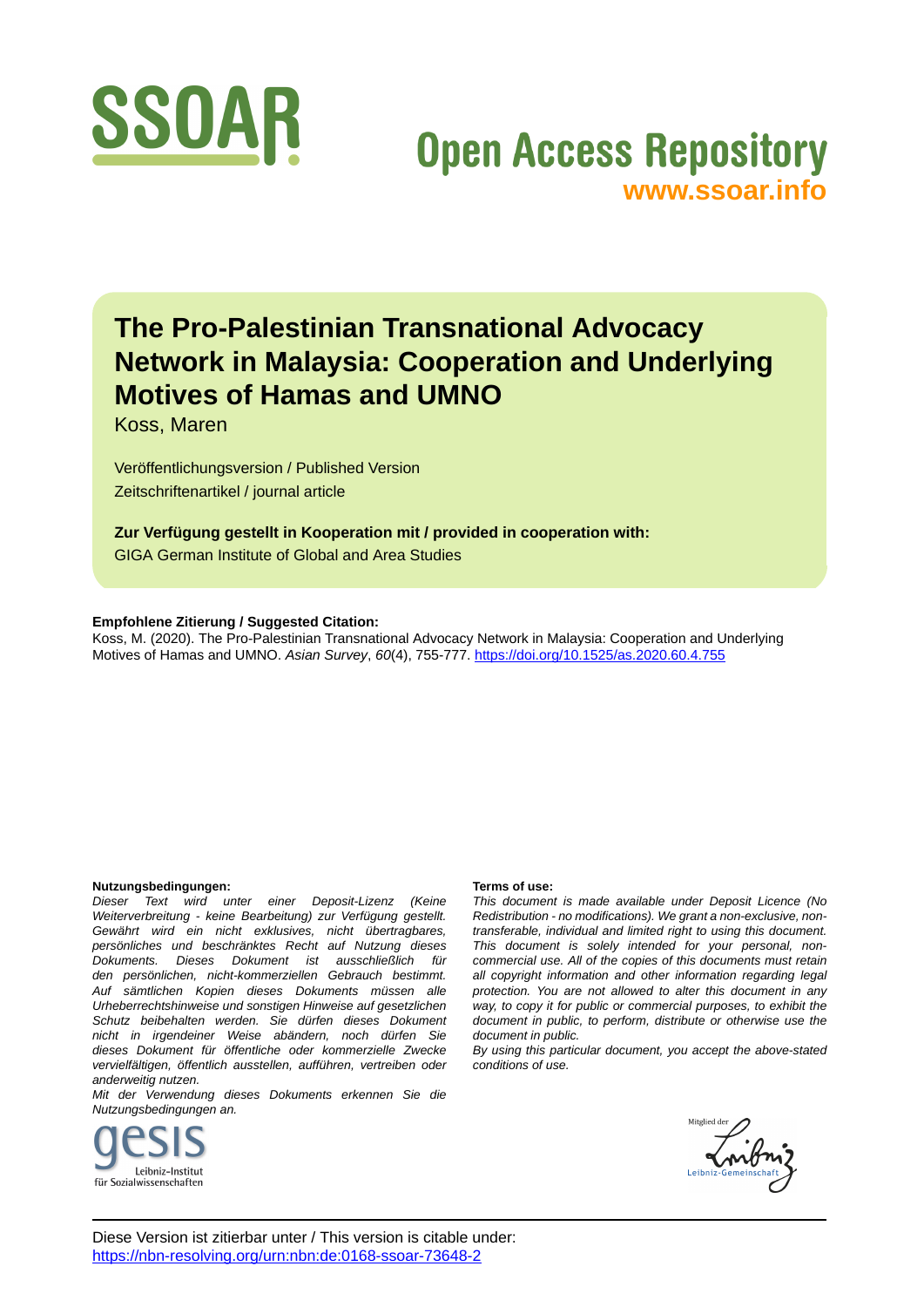## The Pro-Palestinian Transnational Advocacy Network in Malaysia

Cooperation and Underlying Motives of Hamas and UMNO

## ABSTRACT

A powerful pro-Palestinian transnational advocacy network has emerged in Malaysia since the Gaza war of 2008–09. Taking the cooperation between the Palestinian Cultural Organization Malaysia, the Islamist Hamas, and the United Malays National Organisation as an example, I analyze the network and argue that the three actors are engaging there to promote the Palestinian struggle for an independent state but at the same time, each actor is using the network to pursue its own interests.

KEYWORDS: PCOM, Hamas, UMNO, pro-Palestinian TAN, pro-Palestinian NGOs

## INTRODUCTION

On December 7, 2017, the day after US President Donald Trump announced his decision to recognize Jerusalem as Israel's capital (Trump 2017), mass demonstrations erupted in Malaysia's capital, Kuala Lumpur. Led by Khairy Jamaluddin, then minister of youth and sports, more than a thousand Malaysians protested in front of the US embassy and demanded that Trump rescind his decision (Ziinine 2017). Similar demonstrations were organized by Malaysia's political opposition and the government the following two Fridays. On December 22, Malaysia's then-prime minister, Najib Razak, even led a demonstration (Leon 2017). As Muslims constitute 69.1% of the population in Malaysia (Department of Statistics Malaysia 2018) and the Palestinian cause has a special meaning to all Muslims in the world (Pew

MAREN KOSS is an Associate in the Institute for Middle East Studies of the GIGA German Institute for Global and Area Studies in Hamburg. Email: <marenkoss@yahoo.com>.

Asian Survey, Vol. 60, Number 4, pp. 755–777. ISSN 0004-4687, electronic ISSN 1533-838X. © 2020 by The Regents of the University of California. All rights reserved. Please direct all requests for permission to photocopy or reproduce article content through the University of California Press's Reprints and Permissions web page,<https://www.ucpress.edu/journals/reprints-permissions>. [DOI: https://doi.org/](https://doi.org/10.1525/AS.2020.60.4.755) 10.1525[/AS.](https://doi.org/10.1525/AS.2020.60.4.755)2020.60.4.755.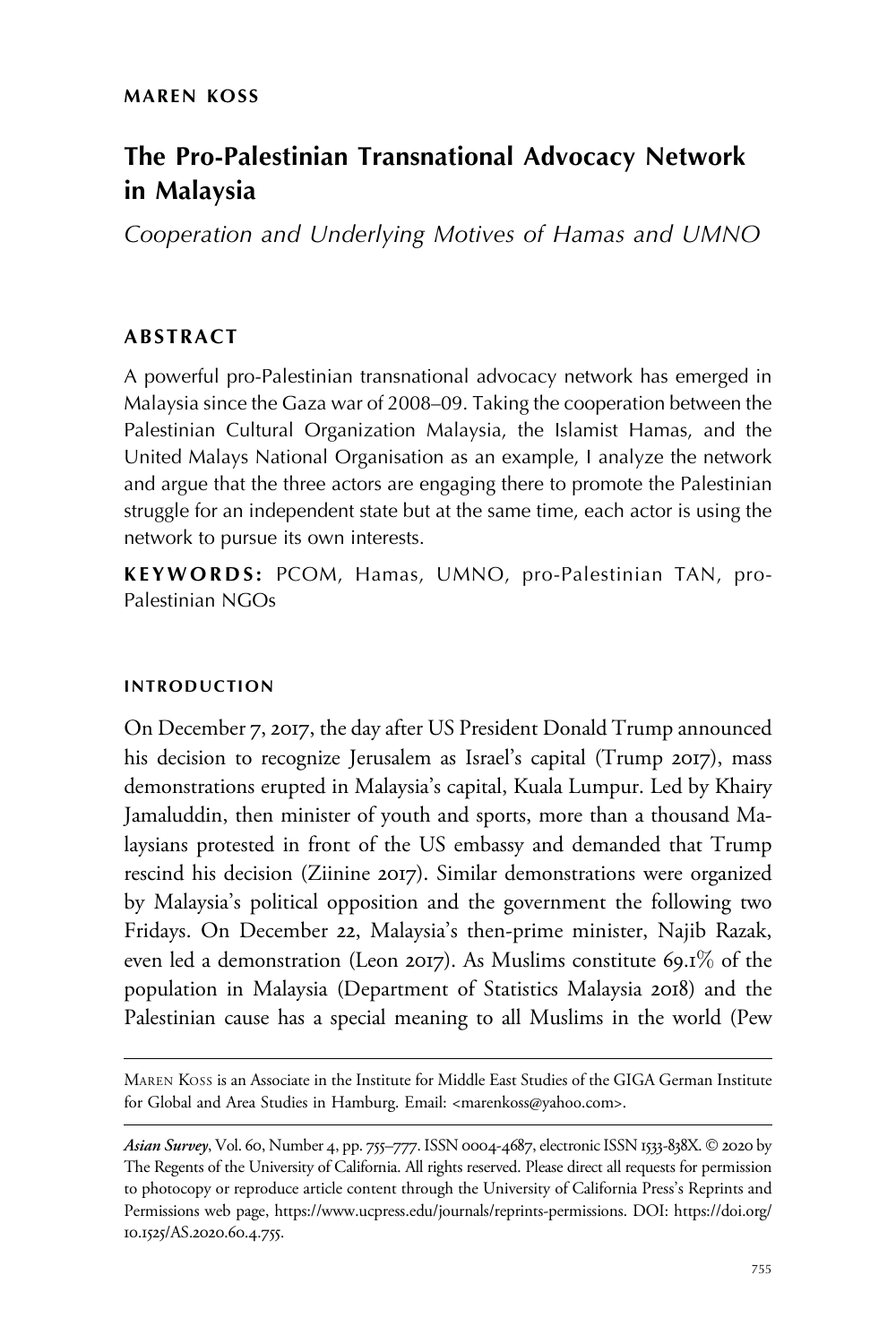Research Center 2007, 55–56; Rane 2010, 191–93), the demonstrations were not surprising. More striking is that the United Malays National Organisation (UMNO), at that time the strongest political party in Malaysia's thenruling coalition, the Barisan Nasional  $(BN)$ ,<sup>1</sup> and pro-Palestinian NGOs demonstrated alongside each other. Some of the NGOs not only followed the call of then-Deputy Prime Minister Ahmad Zahid Hamidi to join the protests (Yunus and Shahar 2017) but also helped organize them (Muslim Imran 2017a) and joined Prime Minister Najib on stage (Hamidi 2017).

This close cooperation between the ruling UMNO and pro-Palestinian NGOs was not new. Rather, their joint protest of Trump's Jerusalem decision demonstrates the existence of a pro-Palestinian transnational advocacy network (TAN) in Malaysia, which consists of pro-Palestinian NGOs, the Palestinian Islamist Hamas, and Malaysian politicians. Taking the cooperation between the Palestinian Cultural Organization Malaysia (PCOM, an officially registered NGO), Hamas, and UMNO as an example, I analyze the overall cooperation of the actors involved in the pro-Palestinian TAN in Malaysia as well as their underlying political motives and interests. I argue that the three different actors engage in the TAN to jointly promote the Palestinian struggle for their own state; at the same time, however, each makes use of the TAN to pursue its own interests.

This research is interesting first because the pro-Palestinian TAN in Malaysia has not been comprehensively analyzed; and second, because it brings new insights into TANs in regions beyond the West. This has not been a primary concern of scholars of International Relations Theory yet.

PCOM was chosen as a case to understand the political motives and interests of the NGOs involved in the network because it is among the most important pro-Palestinian NGOs in Malaysia and at the same time among those with the clearest political orientation. Other NGOs, including MyCare, Viva Palestina Malaysia, and the Malaysian Relief Agency, concentrate more on humanitarian assistance.<sup>2</sup> To look at UMNO as the Malaysian

1. A UMNO-led alliance (since 1974, the BN) had governed Malaysia since the country's independence in 1957. It lost power for the first time in Malaysia's post-independence history in May 2018, when Mahathir Mohamad's Pakatan Harapan (Alliance of Hope) became the strongest party in the Malaysian general elections.

2. Interviews in Kuala Lumpur: Representative of Malaysian Relief Agency, February 2, 2018; representative of Viva Palestina Malaysia, February 2, 2018; representative of PCOM, February 5, 2018, representative of MyCare, February 6, 2018.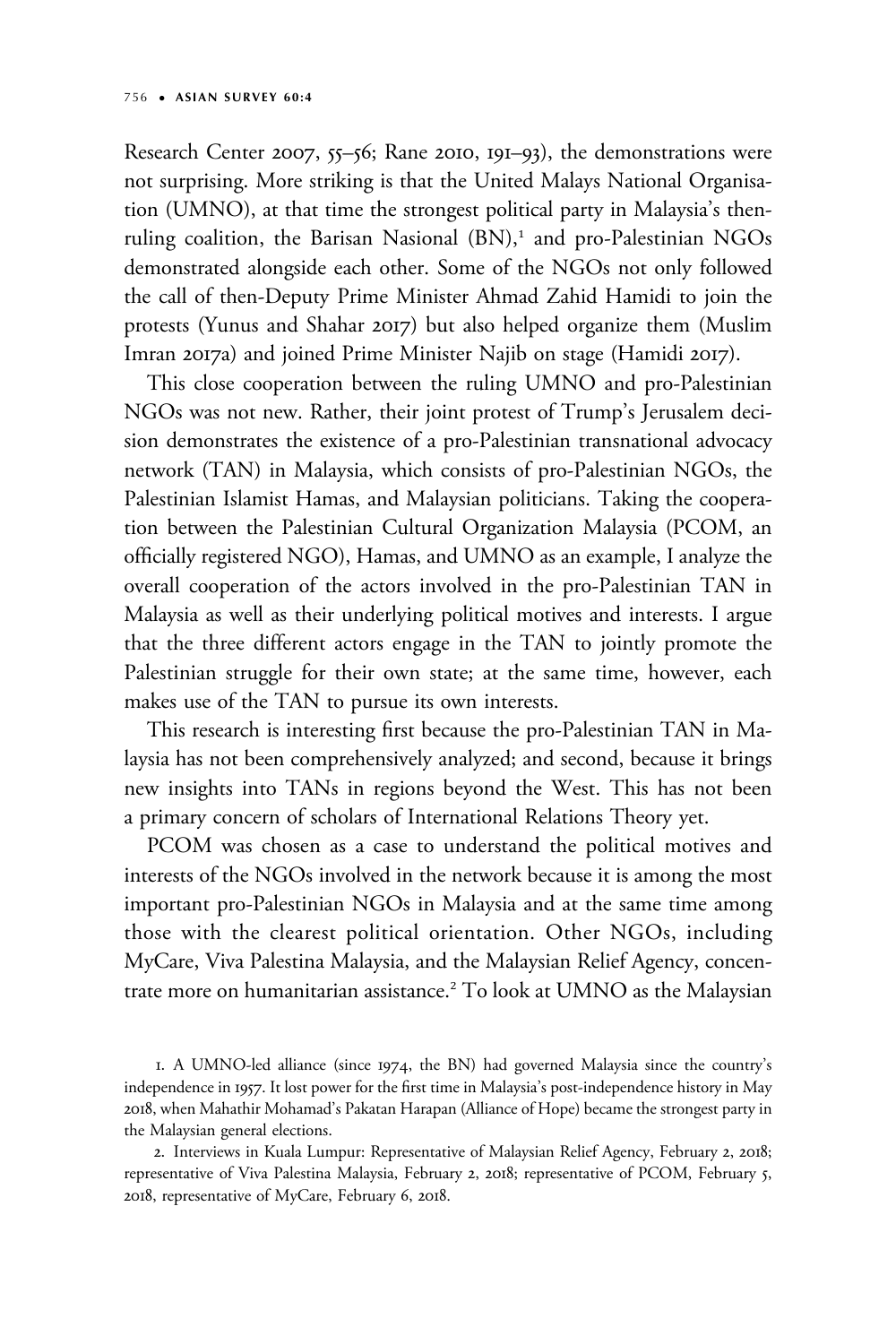party involved in the network makes sense given the organization's dominant political role since the country's independence from Britain in 1957.

To conduct the analysis I use qualitative content analysis and draw on primary data consisting of interviews with representatives from pro-Palestinian NGOs, which I conducted in Malaysia in early 2018.<sup>3</sup> I also draw on primary sources—written material and photos—from the social media accounts and online appearances of the actors analyzed in the article. The material and the analysis both end in April 2018, because the impact of the groundbreaking results of the May 2018 Malaysian general election on the pro-Palestinian TAN is hard to evaluate, even today.<sup>4</sup>

## THE PRO-PALESTINIAN TRANSNATIONAL ADVOCACY NETWORK IN MALAYSIA

#### Transnational Advocacy Networks and Civil Society in Malaysia

#### Transnational Advocacy Networks

The place in which actors meet and transnationally engage for a common cause was defined as a "transnational advocacy network" by International Relations researchers in the late 1990s. Drawing on constructivism and social movement theory, Keck and Sikkink (1998) developed the concept of a TAN in their pioneering work, which many international relations researchers take as a starting point even today. Keck and Sikkink argue that in a TAN all those actors come together that work "internationally on an issue [and] are bound together by shared values, a common discourse, and dense exchanges of information and services" (2). They underline that such a network spans national and transnational realms, and that "advocacy captures what is unique about these transnational networks: they are organized to promote causes, principled ideas, and norms" (8). The authors define topics such as

3. I translated all direct quotations from Arabic original documents into English. To guarantee the personal security of my interview partners, I refer to them anonymously, by affiliation only. The interviews were conducted in English and anonymized based on a numeric scheme.

4. In the May 2018 general election, Mahathir Mohamad's Pakatan Harapan became the strongest party in Malaysia. This ended the reign of the BN coalition and the UMNO, with Mahathir Mohamad, then 92 years old, the new prime minister. Mahathir had already been prime minister from 1981 to 2003, at that time as a member of the UMNO. In early 2018 he had announced that he would run for PM again, but this time as an opposition candidate. Mahathir had criticized then-PM Najib Razak (of the UMNO) for being involved in far-reaching corruption scandals. For more information see BBC (2018), Encyclopaedia Britannica (2018), and Milner (2017, 173–74).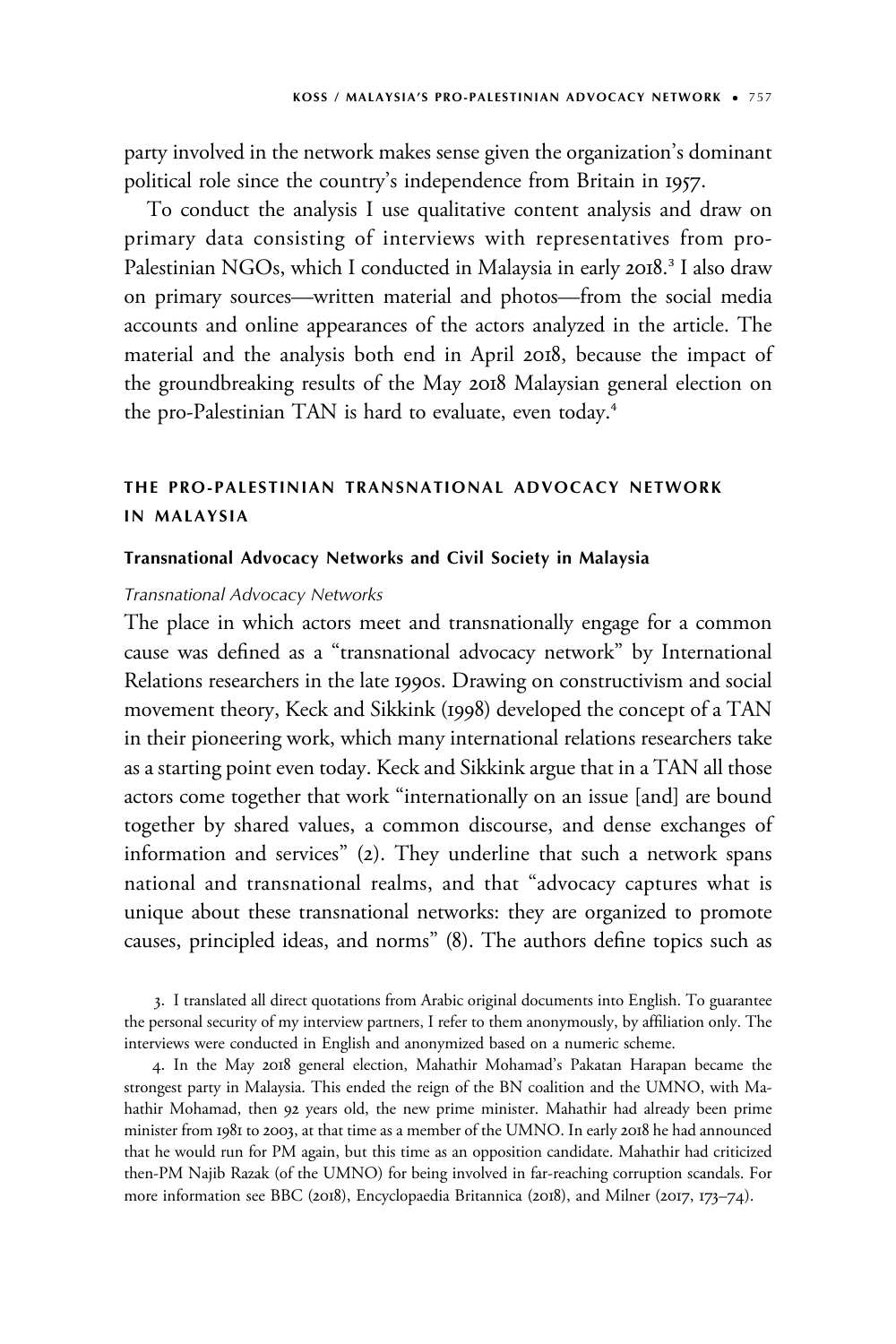human rights, the environment, and women's rights as issue areas in which TANs engage (9) and try to change the behavior of states or international organizations, or promote norm implementation  $(2-3)$ .

#### Civil Society in Malaysia

Malaysia's political system has been characterized as semi-democratic (Case 1993) or an illiberal democracy (Weiss 2006, 5); political liberties and civil rights are restricted in the country (Ufen 2013, 6; Weiss and Hassan 2003, 6). Nevertheless, civil society activists have some room to maneuver (Weiss and Hassan 2003, 5–12), and a vibrant civil society scene has emerged since the 1990s (Uhlin 2016, 52). However, the space for NGOs has been limited, especially since the ruling coalition BN lost its two-thirds majority in the 2008 elections, for the first time in Malaysia's post-independence history (Khoo 2018, 149). The NGO Coalition for Clean and Fair Elections (Bersih) had accused the government of manipulating the electoral process in favor of the UMNO and had organized large demonstrations, which contributed to the electoral loss of the BN (Khoo 2018, 149; Ufen 2013, 7). However, the relationship between the state and NGOs in Malaysia is not characterized by repression only. The government collaborates with NGOs, especially those in development politics, which often complement state programs. But it limits political NGOs, which it accuses of linking up with opposition parties or being controlled by foreign agents (Weiss and Hassan 2003, 11; Hooi 2013, 82; Ismail and Abadi 2017, 548–52). And yet, pro-Palestinian NGOs are treated differently. Regardless of whether they engage in politics or in development affairs, the Malaysian government collaborates with them, and they are able to work in an open civil space.

#### Pro-Palestinian NGOs in Malaysia

Ever since it achieved independence in 1957, Malaysia has traditionally been an important supporter of the Palestinian cause, but it was especially the 1967 Israeli–Arab war that raised awareness of the Palestinian cause in the Malaysian population (Robani 2007, 48). In 1981 Malaysia was the second country to grant full diplomatic status to the Palestinian Liberation Organization (PLO), and in 1989 it recognized the PLO's office as the official Embassy of Palestine in Malaysia (Nair 1997, 206; Robani 2007, 68). In recent years, the Malaysian government, which does not have diplomatic relations with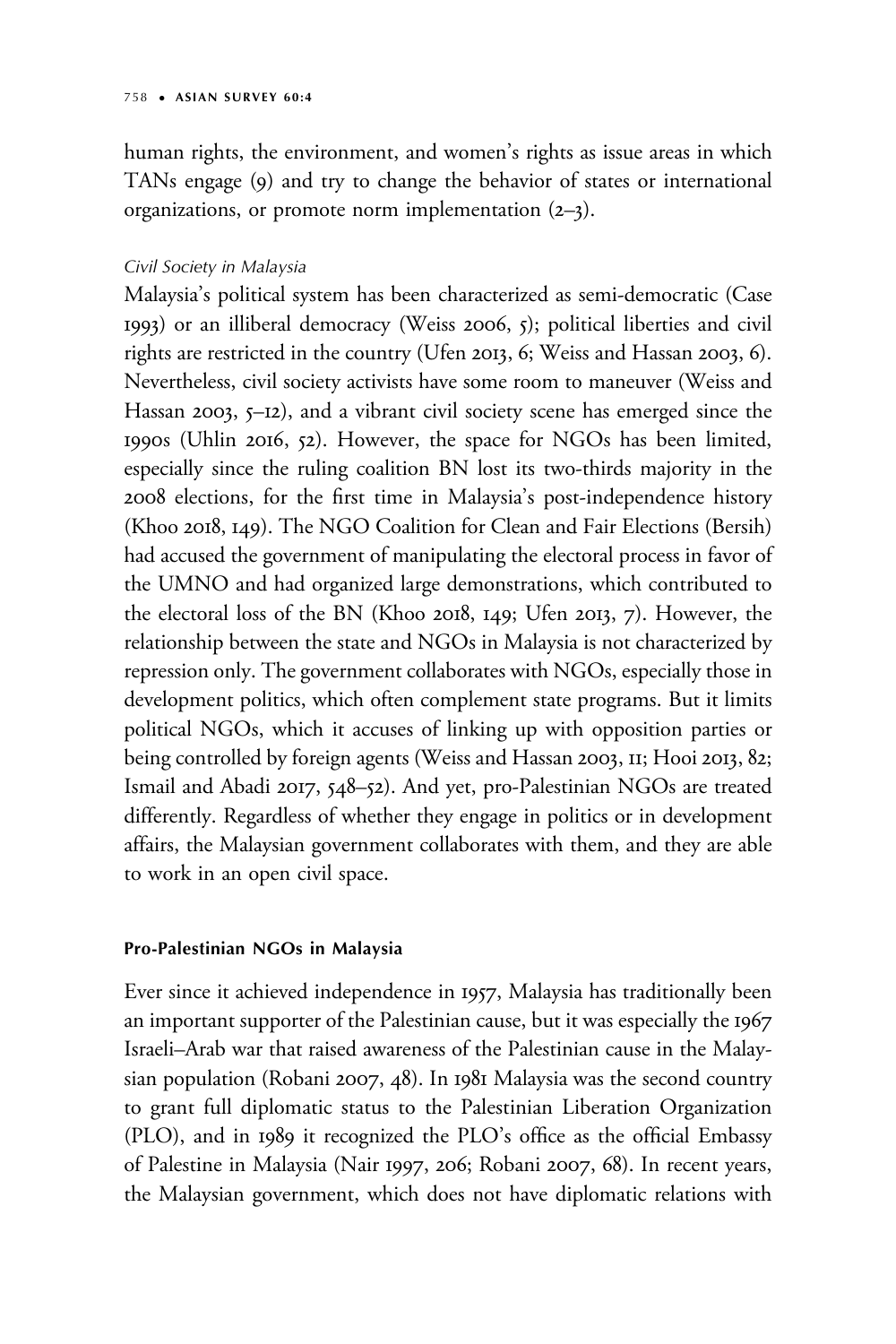Israel (Harun 2009, 31), has strengthened its relationship with Palestinian political actors beyond the secular Fatah and PLO and in particular has built strong relations with the Islamist Hamas. High-ranking Hamas politicians have regularly visited the annual general assembly of the UMNO (Middle East Monitor 2017; PCOM 2015a). During his term in office, former Malaysian Prime Minister Najib Razak also visited the Gaza Strip, which is under control of Hamas. In Gaza he was welcomed by Ismael Haniyeh, at that time prime minister of the Hamas government (Zeiger and AP 2013).

Besides the political support the Palestinians have from Malaysia and the close contacts the government in Kuala Lumpur has with various Palestinian political actors, a very large and vibrant scene of pro-Palestinian NGOs has emerged in Malaysia since 2008. <sup>5</sup> Salleh et al. (2017, 133) say that Malaysian NGOs "are well-known as being among the most active non-state actor groups in the world that support Palestine." The pro-Palestinian NGO Viva Palestina Malaysia (2016) explains that the 2008–09 war between Israel and Gaza was the turning point for Malaysian civil society activists to engage for the Palestinian cause: "In the aftermath of the Gaza massacre on 27 December 2008, 50 Malaysian NGOs united to champion the Palestinian cause. The Coalition of Malaysian NGOs against Persecution of Palestinians (COM-PLETE) formed on 5 Jan 2009, cuts across religious, racial and political barriers." Most of the other pro-Palestinian NGOs were also founded around that time, including PCOM in 2011, <sup>6</sup> Aqsa Syarif Berhad (one of MyCare's six agencies) in 2010, the Malaysian Relief Agency in 2009–10, and the Al-Quds Foundation Malaysia in 2012 (Al-Quds Foundation Malaysia 2018).

Most of them stress that they are apolitical and cross-sectarian and have good relationships with diverse politicians in Malaysia and the Palestinian territories. They argue that this enables them to gain the support of the whole Malaysian population, beyond ethnic affiliations.<sup>7</sup> In reality, however, some of the NGOs have a clear political orientation, as well as close relations to

5. In summer 2017, after Israel had limited access by Muslims to the al-Aqsa mosque in Jerusalem following a terrorist attack by a Palestinian on two Israeli policemen, 22 pro-Palestinian Malaysian NGOs initiated the Save Al-Quds campaign in Kuala Lumpur. In December 2017, 47 NGOs wrote an open letter to US President Trump which condemned his decision to recognize Jerusalem as Israel's capital. In both cases, some of the NGOs have a clear Palestinian orientation, and others have a more Islamic or humanitarian focus. For more, see Citizens International (2017) and Palestinian Information Center (2017).

- 6. Interview: Representative of PCOM, February 5, 2018, Kuala Lumpur.
- 7. Interviews: Representative of PCOM, representative of MyCare.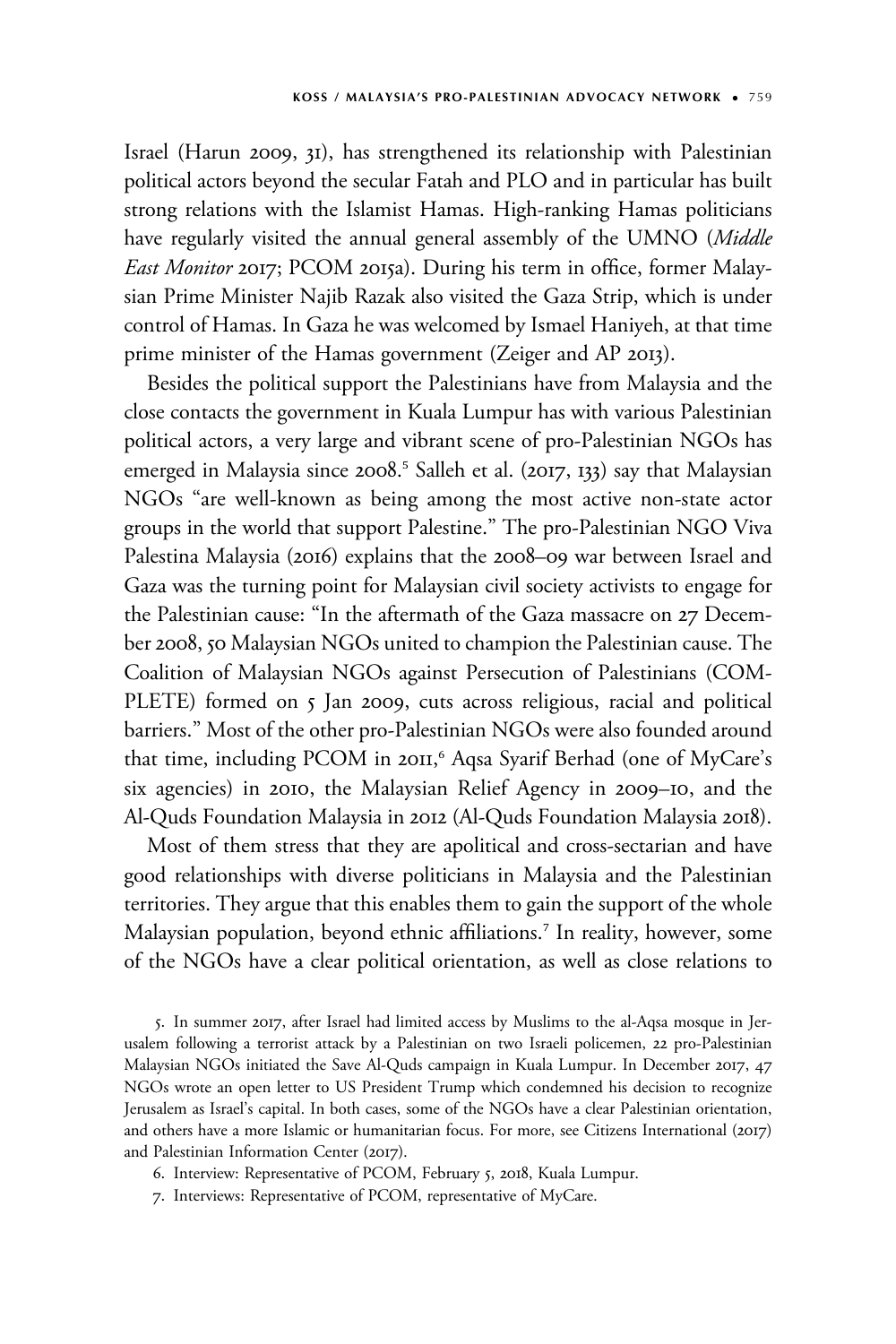Malaysian politicians. This is clear from the composition of their boards of trustees. Next to the civil society activists, on the boards of trustees of some of the pro-Palestinian NGOs, Malaysian politicians hold important positions, sometimes even the chair. And the politicians on these boards are affiliated with various political parties, which even oppose each other, such as the UMNO, the Islamist Parti Islam se Malaysia (PAS), and its splinter party Amanah (Al-Quds Foundation Malaysia 2018; PCOM 2013a, 11-12).<sup>8</sup> Even though some of the NGOs are in fact co-opted by Malaysian politicians, all of them clearly understand themselves as independent NGOs and as advocacy groups (MyCare 2018; PCOM 2018a; Viva Palestina Malaysia 2016, 2–3).

The pro-Palestinian NGOs in Malaysia are also well connected to political and civil society actors in the Palestinian territories. Although they say that they are only interested in providing humanitarian assistance to the Palestinians, most of them have a very close relationship to the Islamist Hamas, which has ruled the politically and economically isolated Gaza Strip since 2007 (Viva Palestina Malaysia 2018a; Zeiger and AP 2013).<sup>9</sup>

### THE PRO-PALESTINIAN TAN IN MALAYSIA: A COMMON CAUSE BUT INDIVIDUAL INTERESTS?

#### Advocacy and Politics: The Palestinian Cultural Organization Malaysia

PCOM is among the most important and the most political pro-Palestinian NGOs in Malaysia. It describes itself as an independent NGO (PCOM 2018a) and says its main official interest is advocacy of the Palestinian cause in Malaysia and the Palestinian struggle for an independent state. The organization understands itself as a platform for the Palestinians and Malaysians to engage in a mutual relationship.<sup>10</sup> PCOM underlines that it has neither a political orientation nor a religious affiliation, because it does not want to

8. Interview: Representative of PCOM.

9. After Hamas won the 2006 legislative elections in the Palestinian territories, disputes emerged between the Islamist Hamas and the secular Fatah. Although the two organizations had built a national unity government in 2007, new disputes between them erupted again in the same year and led to a bloody brother war, followed by the violent takeover of the Gaza Strip by Hamas. All attempts at reconciliation since then have failed. The Palestinian territories are now divided between the West Bank, led by the Palestinian National Authority (which is controlled by Fatah), and the politically and economically isolated Gaza Strip, where Hamas maintains an increasingly authoritarian political order. For more, see Asseburg (2007).

10. Interview: Representative of PCOM.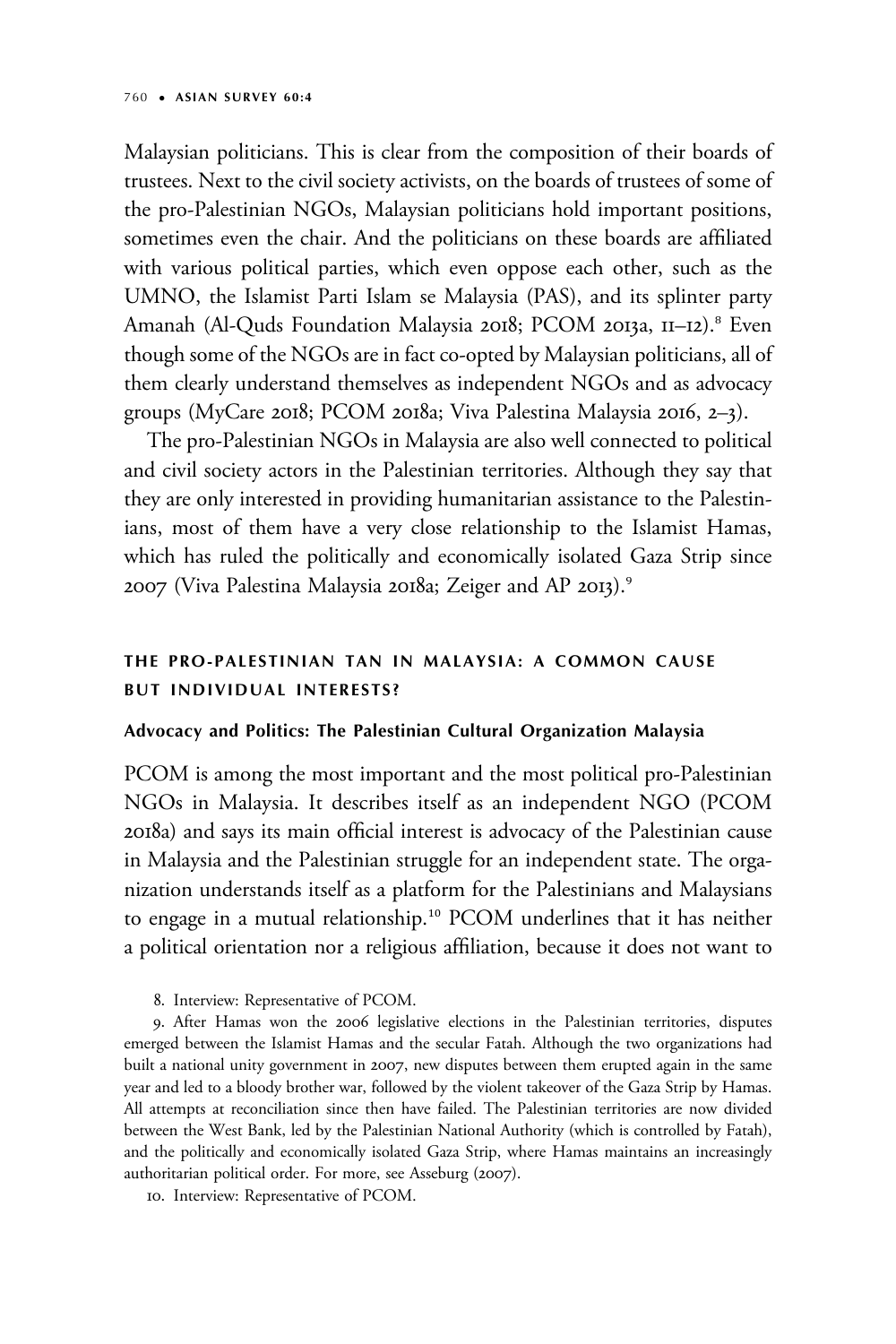get caught between different political camps, but aims to be open to the whole Malaysian population, independent of religious and ethnic affiliations.<sup>11</sup>

It is PCOM's mission to "present the true picture of the Palestinian Cause to the Malaysian government, society and media so that we become a recognized reference on the developments of the Cause and the suffering and hopes of the Palestinian people" (PCOM 2018a, 2). It "aims at developing new links with the Malaysian people and government in order to serve the Palestinian Cause" (4). PCOM underlines its strong focus on advocacy in the introduction posted on its website. This document lists PCOM's main goals, including raising awareness of the Palestinian question in Malaysia; improving interactions between Malaysians and Palestinians; communicating the Palestinian issue to Malaysian officials, the media and the public; and mobilizing support for the Palestinian question among the Malaysians (3). To promote advocacy, PCOM organizes various activities in Malaysia, such as Palestinian Advocacy Week in August 2017 (PCOM 2017a, 2017b).

PCOM is well connected within both Malaysia and the Palestinian territories. In Malaysia, PCOM has close links to politicians of various political parties. Its board of trustees includes politicians from different, even opposed, parties. Seri Shahidan Kassim of the UMNO, who served as a minister in the Prime Minister's Department from 2013 until 2018, has been the head of the board of trustees at least since 2013 (PCOM 2013a, II).<sup>12</sup> Thanks to his dual role, PCOM had direct access to the center of the Malaysian government. At the same time, politicians from the Islamist PAS and its splinter party Amanah, both opposition parties at the time of my interviews, were also members of PCOM's board of trustees.<sup>13</sup> However, the other members besides those I mention in this study (Seri Shahidan Kassim, Abdul Latiff Mirasa, and since 2018 Saifuddin Nasution Ismail) remain anonymous. Their

11. Interview: Representative of PCOM.

12. It was not possible to ascertain whether PCOM elected a new head for its board after the BN and UMNO were ousted from power in the 2018 elections. What is clear, however, is that Saifuddin Nasution Ismail, of the People's Justice Party and minister of domestic trade and consumer affairs in the new Mahathir government, was elected to the board in July 2018. At the same time, former Deputy Prime Minister Ahmad Hamidi, from the UMNO, who had been PCOM's patron since its founding, was replaced by Wan Azizah Wan Ismail (see conclusion of the article). As these changes took place, it is possible that Seri Shahidan Kassim also was replaced as the head of the board. For more, see PCOM (2018b).

13. Interview: Representative of PCOM.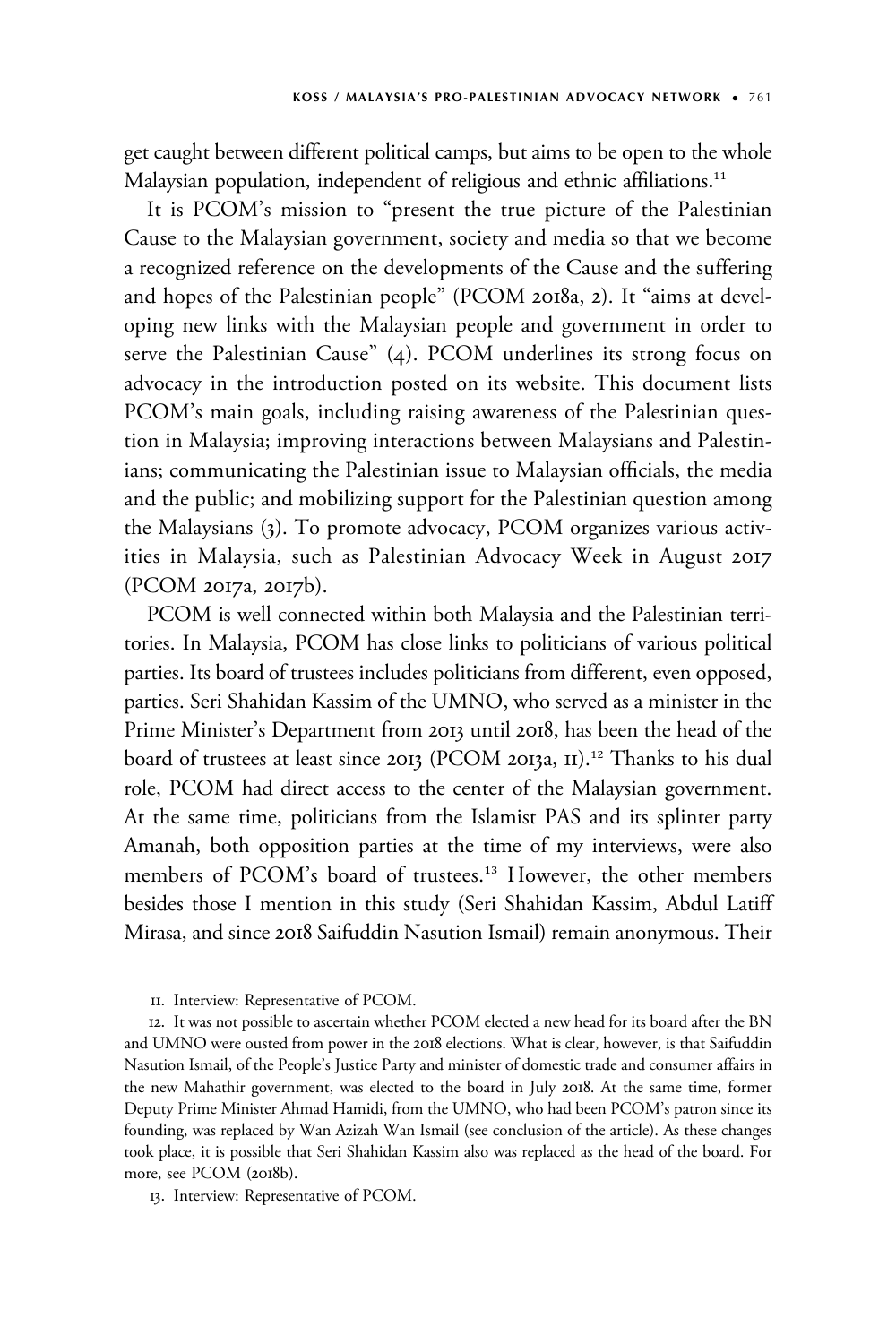names did not appear on PCOM's website, in its publications and social media, or in speeches, traditional media, or academic articles. The PCOM representative I interviewed refused to mention their names. He only said that the board of trustees includes members from various political parties. He referred to the People's Justice Party, PAS, UMNO, and Amanah, and also to "public figures" in Malaysia. This secrecy contrasts with other pro-Palestinian NGOs in Malaysia, including the Al-Quds Foundation Malaysia (2018) and Viva Palestina Malaysia (2018b), which openly publish the names and affiliations of their board of trustees members.

On the Palestinian side, PCOM is closely linked to Hamas. This becomes clear in comparing the logos of the two organizations (Hamas 2017a, 1; PCOM 2018a, 1). At the top of each logo is a shape representing historical Palestine (today's Israel and the Palestinian territories), in green. Green is known as the color of Islam and very often used by Muslim or Islamist political actors, including Hamas and the Kingdom of Saudi Arabia. At the center of each logo is the al-Aqsa mosque of Jerusalem. The Hamas logo is bounded by two Palestinian flags crossed by swords; PCOM's logo has a Malaysian flag on the left and a Palestinian flag on the right, which are linked at the bottom by two hands clasping each other. At the bottom of each logo is some text placed along a curve. The Hamas logo has the words Palestine and Harakat al-Muqawama al-Islamiya (Islamic Resistance Movement, for which Hamas is the acronym). The PCOM logo has its name, Palestinian Cultural Organization—Malaysia. The logos are clearly very similar, just adapted to two specific contexts.

The connection between the two organizations becomes more apparent in PCOM's use of social media. PCOM's chairman, Muslim Imran Abu Umar (Muslim Imran), is of Palestinian nationality and openly shows his affiliation with Hamas on his Twitter page. He frequently tweets pictures of himself with high-ranking Hamas officials, such as Ismael Haniyeh, current head of Hamas' Political Bureau (Muslim Imran 2018a); Izzat al-Rishaq and Usama Hamdan, both members of the Political Bureau; and Maher Salah, the head of the Hamas movement overseas (Muslim Imran 2017b). He tweeted about his happiness on the visit of "the brothers Mahar Salah and Izzat al-Rishaq in Kuala Lumpur" (Muslim Imran 2017c). When asked about PCOM's relation to Hamas in a personal interview, the PCOM representative said that the NGO has no political orientation. He did not deny, however, that PCOM has close contacts with Hamas.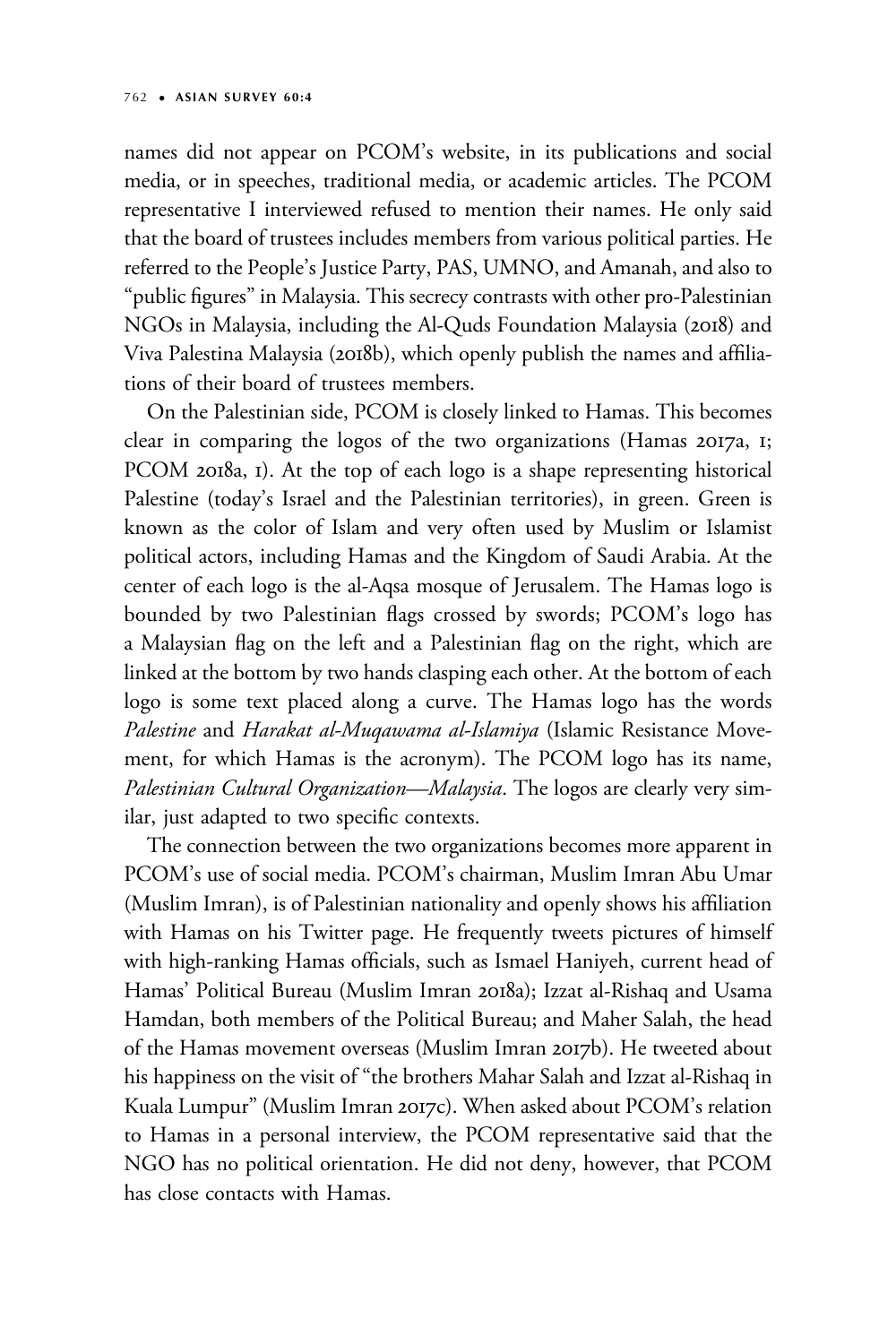In the content of its official website, one can distinguish two different threads. First, there is content originating with PCOM. Here, PCOM emphasizes its advocacy work and encourages support for the Palestinian cause in Malaysia (Muslim Imran 2015; PCOM 2018a).<sup>14</sup> The material criticizes Israel as a Zionist project, for being an apartheid regime, and for its brutal wars on Gaza (PCOM 2014), but it does not question Israel's right of existence. The second kind of content is external material, which comes directly from Hamas's English website. PCOM does not say that this material comes from Hamas, but it is clear when the two websites are compared (Hamas 2018a, 2018b; PCOM 2018c, 2018d). And this material is much more critical of Israel. Indeed, it takes Hamas's stance of Palestinian (armed) resistance to Israel (Koss 2018, 101–02; PCOM 2018e). PCOM's website also offers key Hamas political documents, including "A Document of General Principles & Policies," published by Hamas in May 2017 as the first political program since the release of its 1988 charter.

PCOM's close connection to Hamas has repercussions for the intra-Palestinian power struggle between Hamas and the secular Fatah. It is remarkable that PCOM has no links at all to Fatah. Its publications and social media never mention Fatah. Diplomats with the Palestinian embassy in Kuala Lumpur, which is run by the Palestinian National Authority and thus Fatah-affiliated, confirm PCOM's strong Hamas affiliation. One diplomat (interviewed in February 2018) said that PCOM was the unofficial embassy of Hamas in Kuala Lumpur. He blamed the Malaysian government, especially former Deputy Prime Minister Hamidi, for its close cooperation with PCOM and thus implicitly with Hamas.

#### The Islamist Hamas: Improving Reputation

Hamas cooperates in the pro-Palestinian TAN with Malaysian politicians and PCOM. Its main interest is to improve its political reputation in Malaysia, which has international repercussions, as well as impacts at the domestic level in the Palestinian territories.

Within the TAN, Hamas openly touts its good relationship with the Malaysian government, while it keeps its connection to PCOM hidden. On its website (Hamas 2017b) and on media pages like the Palestinian

<sup>14.</sup> Interview: Representative of PCOM.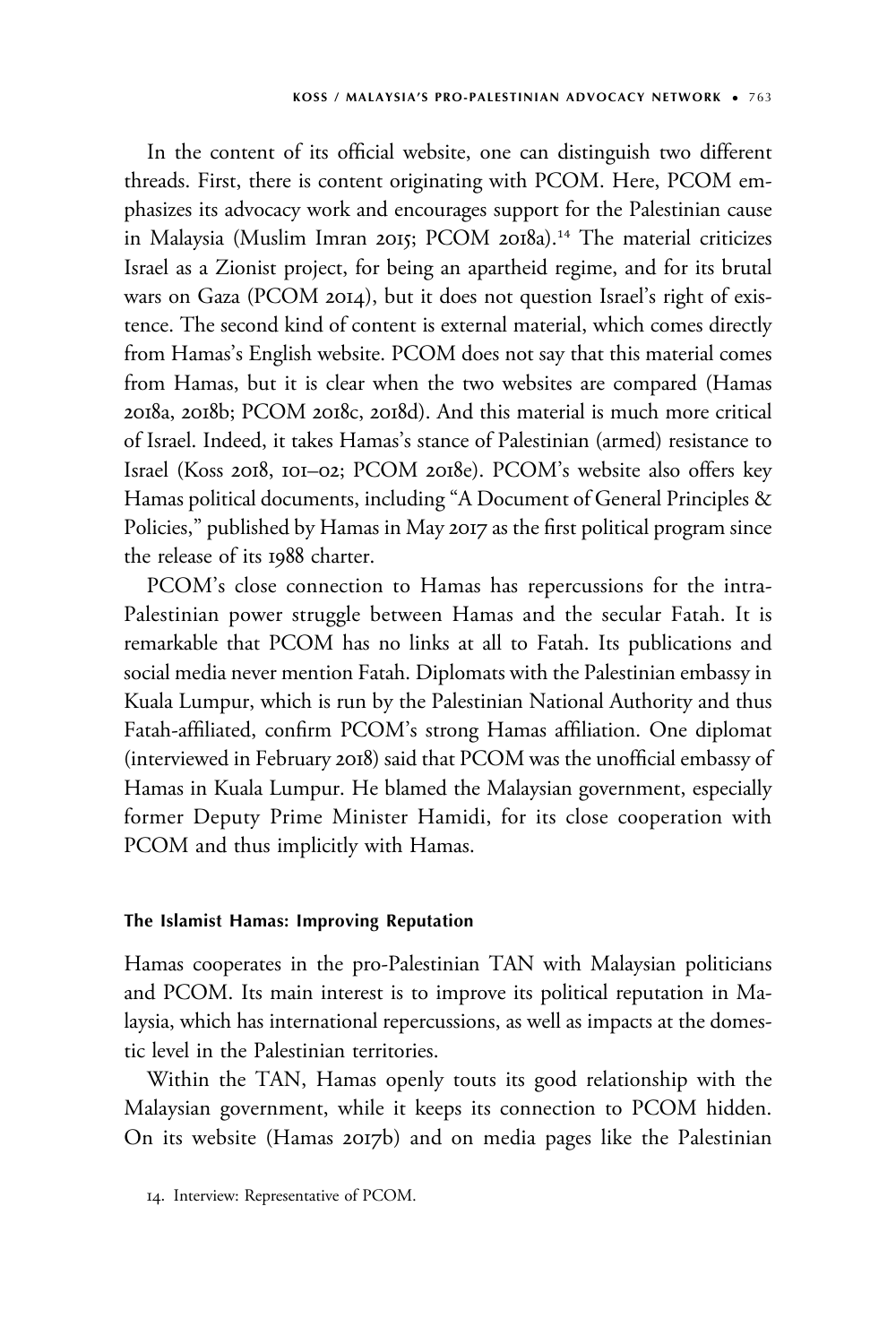Information Center (2016) and the Gaza-based newspaper Al-Risala (2017), both known to be linked to Hamas, Hamas showcases its close relationship to the Malaysian government, especially the UMNO. But these sources never refer to PCOM, and very rarely to pro-Palestinian NGOs in Malaysia in general. The same applies to Hamas's senior member Mousa Abu Marzouq (2015) and Political Bureau member Izzat al-Rishaq (2017). Both are active on Twitter and mention Hamas's good relationship with the Malaysian government and Hamas's visits to Malaysia, but never PCOM or the other pro-Palestinian NGOs in Malaysia.

The relationship between Hamas and the UMNO has also strong impacts on the relationship of the Malaysian government with the Palestinian Fatah. Malaysia and Hamas have intensified official contacts since Malaysia's then-Prime Minister Najib Razak officially visited the Gaza Strip for the first time in 2013, where a Hamas delegation, headed by then-Hamas-Prime Minister Ismael Haniyeh, welcomed him. Razak's trip was sharply criticized by Palestinian President Mahmoud Abbas's office in Ramallah, which said that the visit to the Hamas-controlled Gaza Strip would worsen the political division between the West Bank and Gaza and harm the legitimate representation of the Palestinian people, that is, the Palestinian National Authority, headed by Fatah (Ma'an News Agency 2013). Hamas spokesperson Sami Abu Zahri rejected this criticism. He said that such visits would strengthen the steadfastness of the Palestinian people and break the siege of Gaza (Al-Risala 2013). But Najib's visit to Gaza did cause lasting damage to the relationship between Fatah and the Malaysian government, especially the UMNO, as a representative of the Palestinian embassy in Kuala Lumpur confirmed to me in a personal interview in February 2018. He said that a Fatah delegation went to Cairo in 2013 and tried to prevent Razak, who wanted to enter Gaza via the Egyptian crossing, from visiting the Strip, but Razak insisted. Since then, the relationship between the UMNO and the Palestinian National Authority has reached a nadir, and Mahmoud Abbas has not visited Malaysia in years.

Meanwhile, the relationship between Hamas and the UMNO has steadily strengthened. In the same year Razak visited Gaza, Hamas officially visited Malaysia for the first time. In December 2013, a Hamas delegation led by Khaled Meshal, then head of its Political Bureau, arrived in Kuala Lumpur. Hamas attended the UMNO's 67th annual general assembly and met with the Malaysian prime minister (PCOM 2013b, 4). Muslim Imran, chairman of PCOM, said that the official Hamas visit to Malaysia would further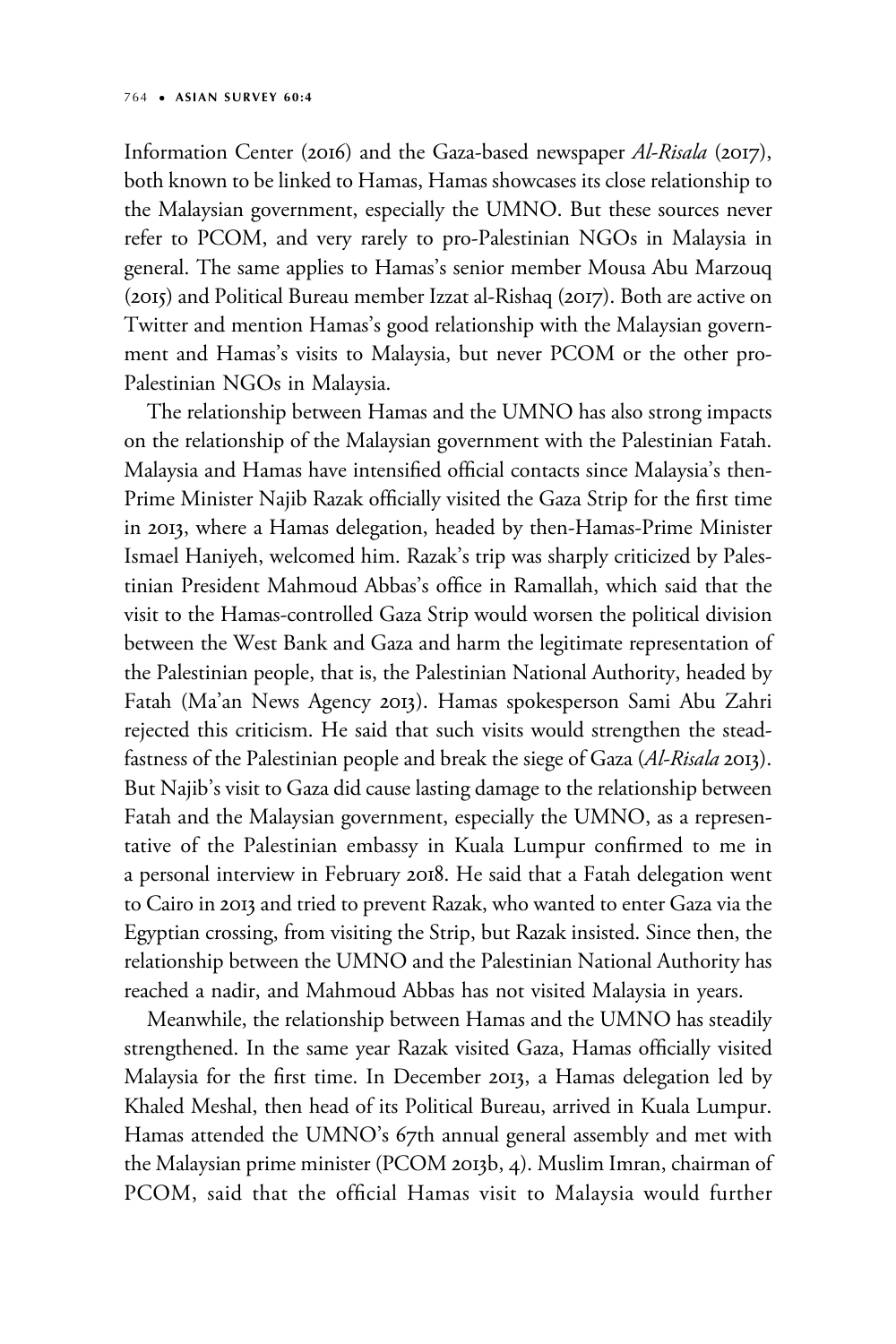strengthen their relationship. He added that the Malaysian government was happy to receive a delegation from a movement of resistance to the occupation (referring to Israel), and that Hamas's visit to Kuala Lumpur would aid Malaysia's role in supporting the Palestinian cause at the regional, Islamic, and international levels (al-Adam 2013). Since then, Hamas has visited Malaysia regularly and attended the UMNO's general assembly in 2015, 2016, and 2017 (Hamas 2015, 2017b). In mid-2016, a Hamas delegation also went to Malaysia to meet with the major opposition party, the Islamist PAS (Hamas 2016).

Hamas itself displays its close relationship to the UMNO on its website, and some members of the Political Bureau, like Izzat al-Rishaq, also refer to it. But Hamas never refers to the third partner in the TAN, PCOM. In the official Hamas documents not a single reference to PCOM can be found. Yet Hamas's documents and media reports show that Hamas and PCOM are directly linked, and that PCOM represents Hamas in Malaysia. A Hamas press release on its official visit to the Islamist PAS names Muslim Imran, PCOM's chairman, as a member of Hamas. But even this does not refer to PCOM, only to Muslim Imran, as a representative of the Hamas movement in Malaysia (Hamas 2016).

Two reasons could be suggested for why Hamas conceals its relationship to PCOM. First, it is easier for PCOM to establish ties to Malaysian politicians and Malaysian society as an officially registered NGO than as a Palestinian, that is foreign, political organization. Second, this might be an attempt by Hamas to prevent Israel from interfering with Hamas's presence in Malaysia. This seems to be even more likely considering the Palestinian electrical engineering scientist, Fadi al-Batsh, who was a lecturer at the University of Kuala Lumpur, and who was murdered in the Malaysian capital in April 2018. Some reports suggest that the Israeli intelligence agency, Mossad, was behind the assassination. According to a New York Times report, al-Batsh was part of Hamas's military wing, the Izz ad-din al-Qassam Brigades, and was accused of researching and acquiring weapons and drones for Hamas (Beech and Bergmann 2018). International media circulated photos of men in the Jabaliya refugee camp in Gaza, where al-Batsh was from, holding posters issued by Hamas and the al-Qassam Brigades, praising al-Batsh as their martyr (Deutsche Welle 2018; Zboun 2018). Hamas (2018c) also issued a press release eulogizing one of its sons, "the martyr Dr. Engineer Fadi Muhammad al-Batsh." The assassination is evidence of the permanent presence of Hamas members in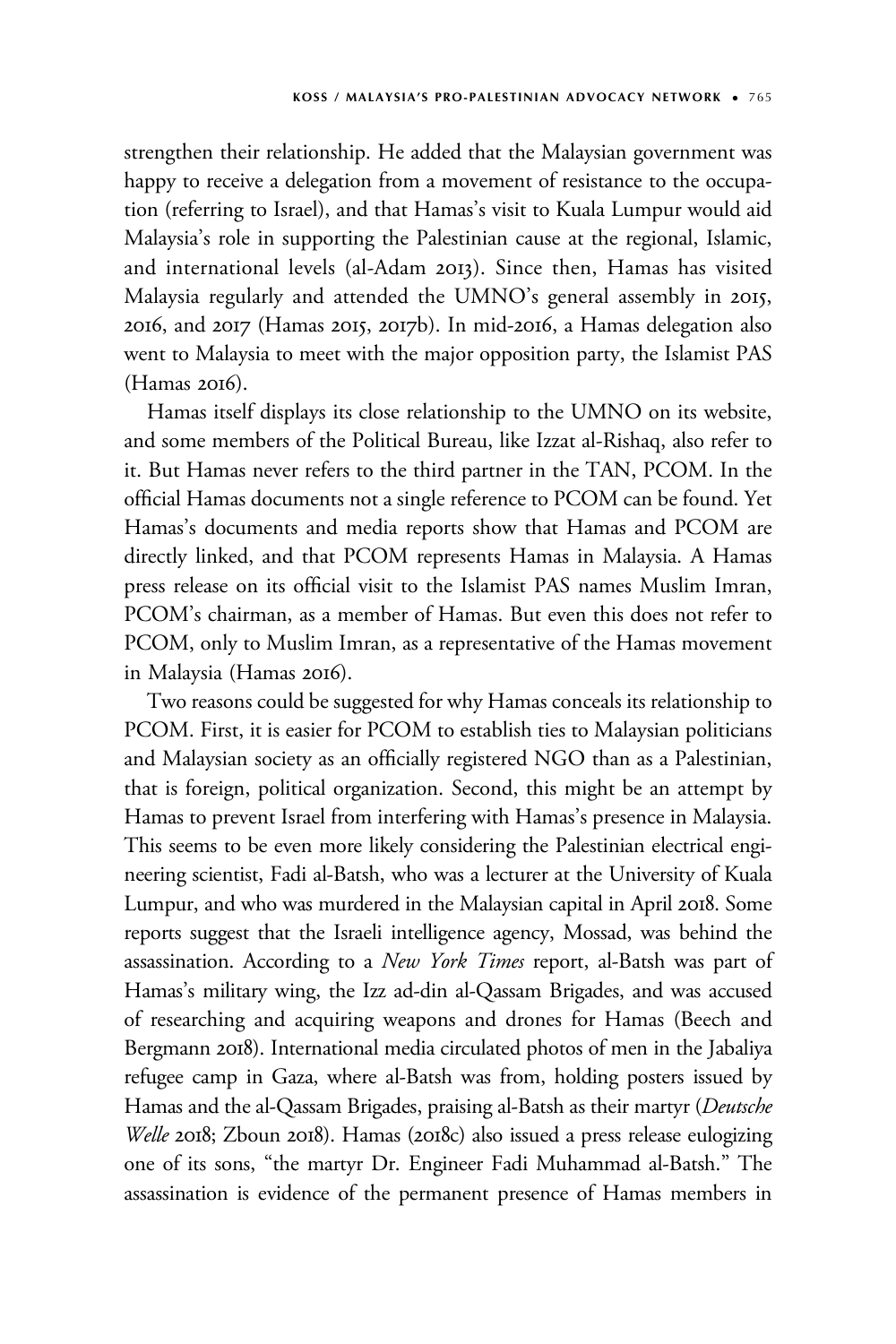Malaysia and also shows the interlinkage between Hamas and PCOM. A photo in the New York Times report shows Fadi al-Batsh's funeral procession. Muslim Imran, PCOM's chairman, is among al-Batsh's pallbearers, and another highranking PCOM representative is walking closely behind him.

#### UMNO: Increasing Domestic Legitimacy by Supporting Hamas

The UMNO's engagement in the pro-Palestinian TAN goes hand in hand with Malaysia's general support for the Palestinian cause, which has two overall motivations. First, it follows the country's tradition to strengthen the emergence of "a just and safe international order, and to promote the struggle against imperialism, racism and human misery" (Robani 2007, 42). For the same reason, Malaysia also supported the struggle against apartheid in South Africa, and the Muslims in Bosnia during the war of 1992–95 (42). Second, and much more important, Malaysia's support of the Palestinians is in line with the domestic Islamization policies the UMNO has introduced and promoted since the 1970s. At that time, the government also launched the New Economic Policy, a comprehensive economic program, from which especially the Muslim-Malay population benefitted, who had been economically disadvantaged vis-à-vis the Chinese and Indian ethnic minorities since the founding of Malaysia in 1963. <sup>15</sup> In promoting this policy, the secular UMNO tried to increase its share of votes in the Muslim part of the society and to set itself apart from the Islamist opposition party, PAS.

The UMNO and PAS, which have both used Islam to boost their legitimacy in the population and competed over which represents the true orthodoxy of Islam (Ufen 2009, 324), share common roots. In November 1951, in pre-independence Malaysia, following a leadership struggle within the UMNO, Persatuan Islam Se-Malaya (Pan-Islamic Organization), a group of ulama (religious scholars), imams, and national conservatives, emerged as a splinter of the UMNO. This organization was later rebranded as PAS (Noor 2014, 36–41). Although the UMNO and PAS have been opponents since then, former Prime Minister Abdul Razak Hussein (Najib's father) brought PAS into the UMNO-led alliance, which became the BN in 1974 (82). The UMNO and PAS teamed up in the coalition for different reasons.

<sup>15.</sup> Under the name Federation of Malaya, Malaysia achieved independence from the United Kingdom in 1957. In 1963, the British annexed Singapore, Sarawak, and Sabah to the Federation of Malaya and called the combination Malaysia. Then in 1965 Singapore left Malaysia.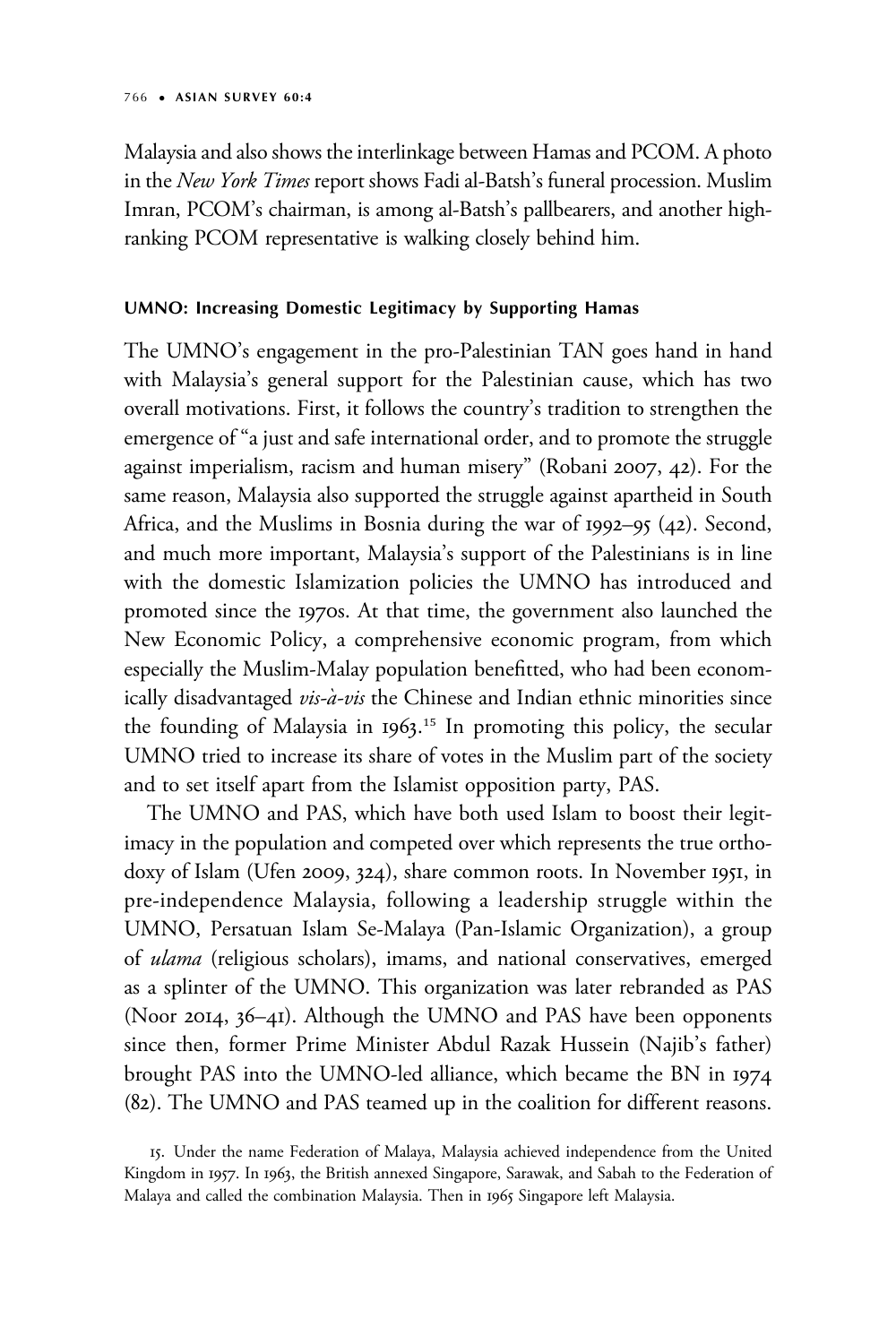The UMNO wanted to secure its "claim to be the sole representative and protector of the Malays" (Wong 2018, 760) after the May 1969 elections, in which the UMNO-led alliance had lost many votes and which had been followed by ethnic riots. PAS wanted to strengthen its power over the long term and to promote the Islamic cause (Noor 2014, 82–83). The alliance between the UMNO and PAS was short-lived. PAS left the BN in 1977, after its power base had eroded in Kelantan, the home state of PAS's then leader, Asri Muda (92–95).

Since then, the UMNO and PAS have been archrivals, competing for votes. Given this rivalry, it was especially during Mohamad Mahathir's first incumbency (1981–2003) that the UMNO introduced state-led Islamization policies to unify the Muslim Malay population  $vis-a-vis$  the minorities (Ufen 2009, 321; see also Kheng 2002; Yong 2008). Mahathir also increasingly used Islam as a foreign policy tool and aligned Malaysia along international Islamic issues (Robani 2007, 62–63). He also made sure that the Palestinian issue received more attention in politics and society (64–68). PAS also turned more to the realm of global political Islam, which was on the rise following the Islamic Revolution in Iran in 1979. Witnessing the success of more radical groups like the Lebanese Hezbollah, PAS's global orientation shifted toward a more radical Islamist stance (Noor 2014, 121–23), and PAS started to present itself as a radical alternative to the modernist Islamist approach of the UMNO (Wong 2018, 764).

After the 2008–09 Israel–Gaza war, UMNO politicians started to support the emerging pro-Palestinian NGOs in Malaysia. Deputy Prime Minister Hamidi played a special role in the relationship between the UMNO and the pro-Palestinian NGOs, especially PCOM. According to the PCOM representative I interviewed, PCOM opened its office in Malaysia at the direct request of Hamidi. Since then, Hamidi has served as an advocate and supporter of PCOM in Malaysia. He has attended almost all the larger events it organized, and also met high-ranking Hamas politicians, usually accompanied by PCOM chairman Muslim Imran.

Each year PCOM invites the Palestinian community in Malaysia to take part in the Grand Iftar, which PCOM has organized since its inception.<sup>16</sup>

<sup>16.</sup> Iftar is the breaking of the fast that takes place every evening after sunset during Ramadan, the ninth month of the Muslim lunar calendar. During Ramadan, Muslim believers fast from dawn to dusk. It is the only month named in the Qur'an. For more, see Esposito (2003a, 2003b).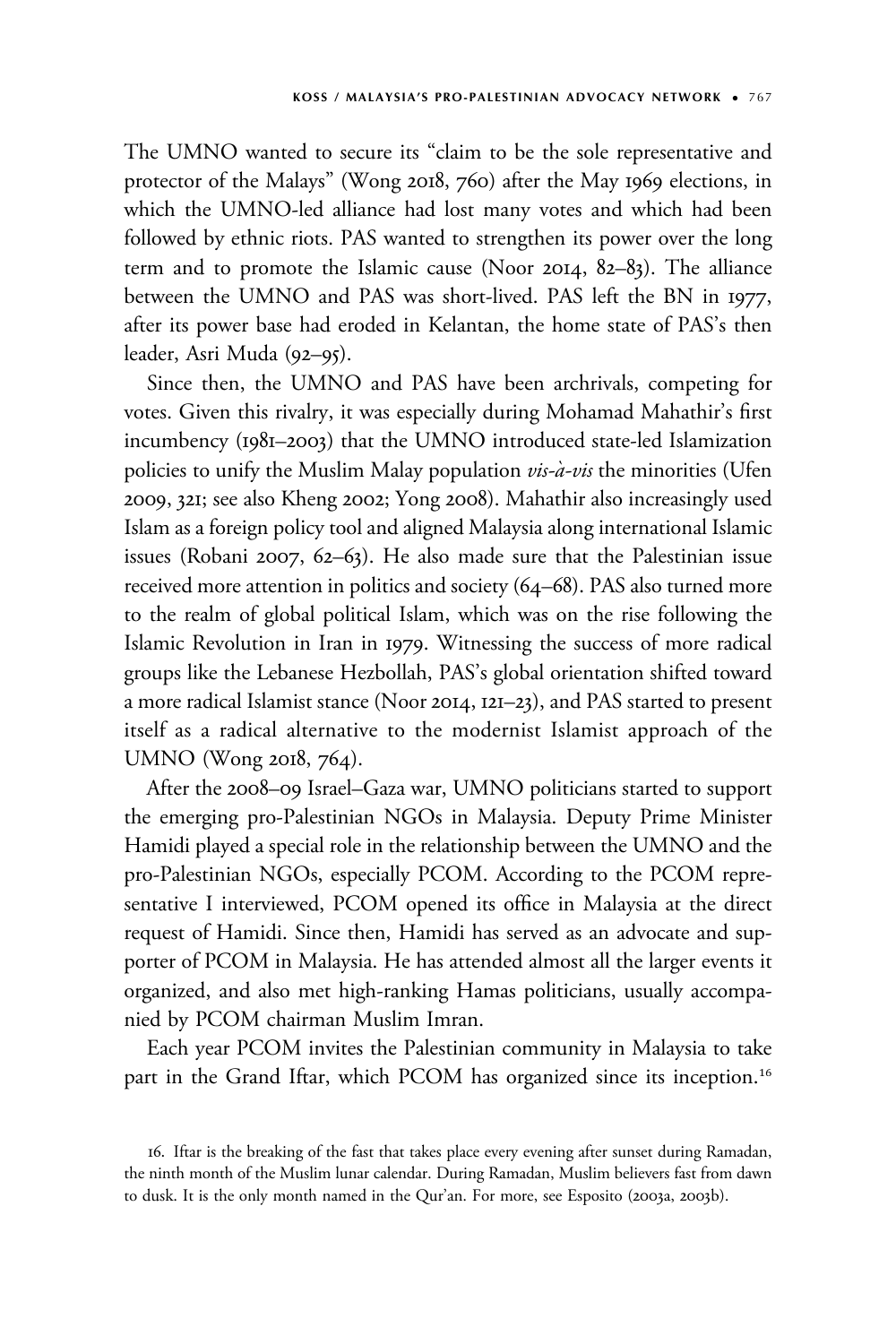Leading Malaysian politicians from different parties, and also pro-Palestinian NGOs, take part. Since the early days of PCOM, Ahmad Hamidi has served as a kind of a patron during these celebrations, as the invitation to the 2012 event shows. In it, PCOM (2012) invites the Palestinian community in Malaysia to "its 2nd annual grand iftar ... with the presence of representatives from the Malaysian government, political parties, NGOs and organizations." PCOM clearly states that it organized the celebration "under the auspices of his Excellency Dato' Seri Dr. Ahmad Zahid Hamidi (Minister of Defence Malaysia, PCOM)." Hamidi's special status in the relationship between PCOM and the UMNO is further demonstrated by his active roles in the Grand Iftar celebrations. At the fifth annual Grand Iftar, Hamidi participated in a roundtable on stage in front of the general audience. Muslim Imran, PCOM's chairman, and Abdul Latiff Mirasa, member of PCOM's board of trustees and chairman of the Restu Foundation in Malaysia, which works for the preservation and revival of Islamic art, were the other panelists (PCOM 2015b). Hamidi also gave a speech at this event (PCOM 2015c).

In the relationship between the UMNO and Hamas, PCOM serves as a link or a broker. At every occasion when members of the UMNO and politicians from Hamas have come together in Malaysia, PCOM, and especially its chairman, Muslim Imran, was present as well. Other political parties also have relationships with PCOM, but the UMNO has the closest, although the PCOM representative I interviewed for this study tried to put it differently. He said that PCOM has good contacts with various political parties. He said that the relationships are based on a common interest in the Palestinian cause and that this common interest helps PCOM neither take sides in Malaysian politics nor create tensions between Malaysian political parties. PCOM's sole aim is to maintain a focus on the Palestinian issue.

Taking a closer look at PCOM's interactions with political parties in Malaysia, a different picture emerges. PCOM has some contacts with PAS, which became apparent when PCOM's chairman, Muslim Imran, met with PAS as a member of a Hamas delegation to Malaysia in 2016, as noted above. However, this is the only contact between PCOM and PAS that appeared in the media coverage on PCOM and on PCOM's own website and its social media platforms before the 2018 general election. Moreover, the PCOM representative I interviewed remained quite vague when referring to PCOM's contacts with different political parties and refused to mention any names.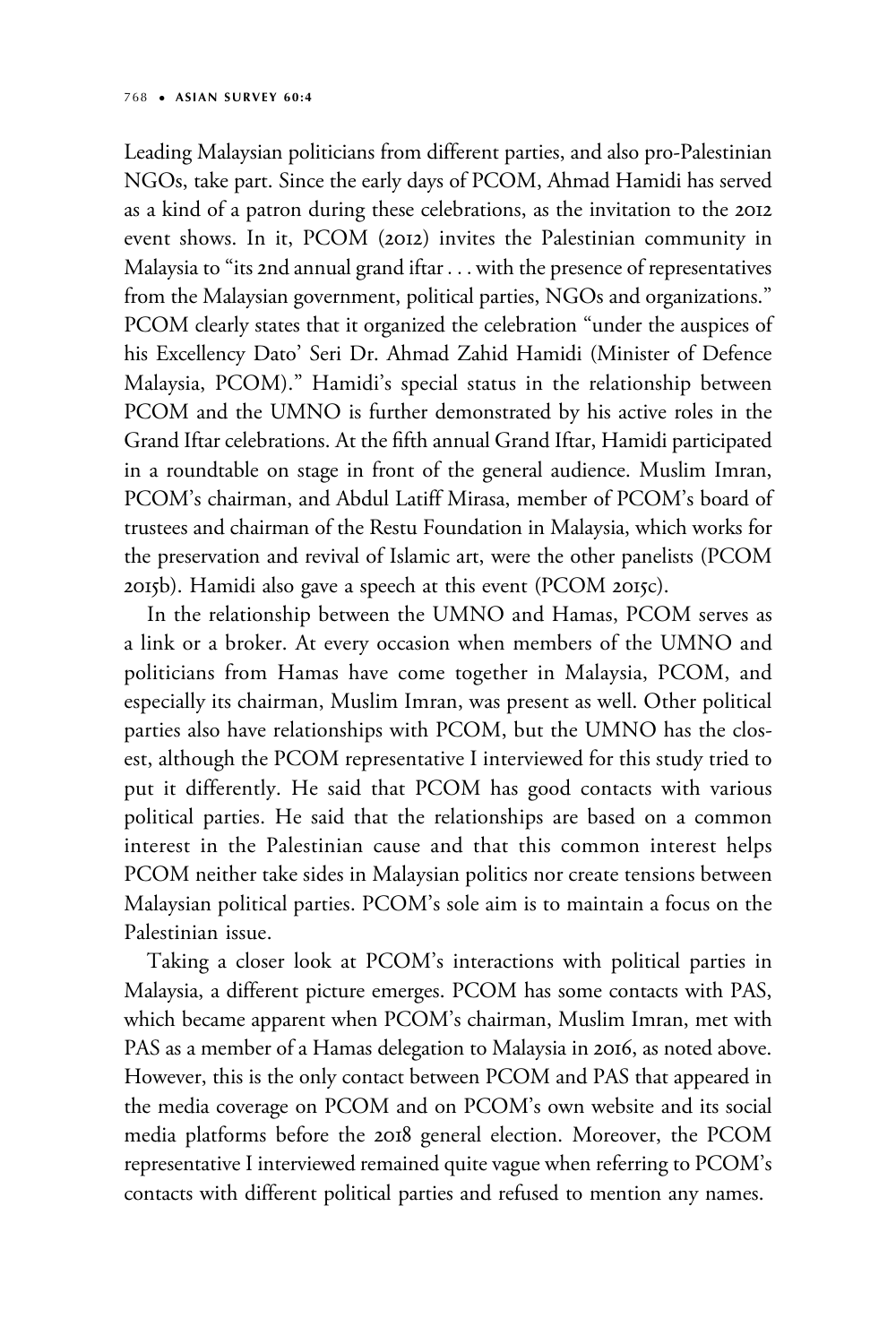#### CONCLUSION

In Malaysia, a pro-Palestinian transnational advocacy network has emerged since the war between Israel and Gaza in 2008–09. Pro-Palestinian NGOs close to Hamas, the Malaysian UMNO, and Hamas itself are involved. The common transnational cause of the TAN is the liberation of Palestine and the struggle against Israel. All actors involved in it openly advocate for this cause. At the same time, each of the three actors uses the network to follow its own interests.

First, there is the pro-Palestinian NGO, PCOM. It is officially registered as an NGO in Malaysia but is co-opted by Malaysian politicians. Thus, it is not independent from politics. Officially, PCOM works for the Palestinian cause in Malaysia and focuses on advocacy. Unofficially, PCOM represents Hamas in Malaysia. It works to improve Hamas's links to Malaysian politicians and the Malaysian population and to strengthen the relationship between Hamas and Malaysia.

Second, there is Hamas. Hamas engages in the TAN to improve its international reputation and legitimacy. It uses PCOM to strengthen its relationship to Malaysian officials, especially those in the UMNO. Expanding its international relationships gives it leverage in its power struggle with the Palestinian Fatah. Hamas's relationship with Malaysia weakens Fatah's status as the internationally recognized representative of Palestinian territories. This has repercussions for the power struggle between Hamas and Fatah at the domestic Palestinian level.

Third, there is the Malaysian UMNO. It engages in the TAN, although the Malaysian government generally restricts political NGOs and especially fears the influence of foreign powers. The UMNO engages in the TAN because this network supports the UMNO's overall policies. The UMNO uses the Palestinian cause and the pro-Palestinian TAN to strengthen its own reputation in the Malaysian population. It tries to use the Palestinian cause as an Islamic issue to increase its popularity in the Muslim Malay population, its traditional support base.

The future of the pro-Palestinian TAN in Malaysia seems to be stable, barring path-breaking changes in the political landscape. Although PCOM (and thus implicitly Hamas) seemed to be very close to the UMNO via PCOM's patron, former Deputy Prime Minister Ahmad Hamidi, after the 2018 general Malaysian elections and the UMNO's ouster from power, the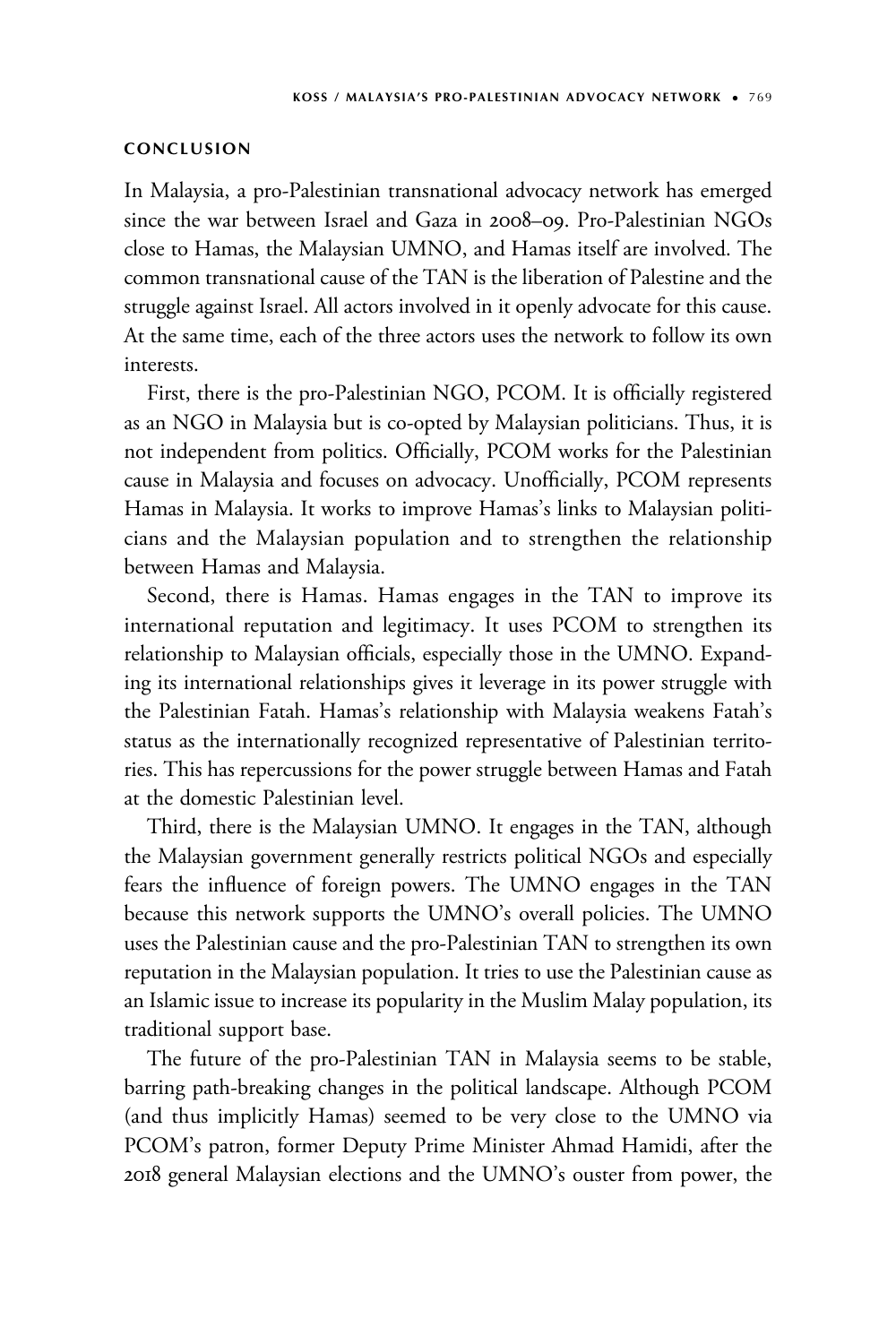pro-Palestinian TAN still seemed to be stable. This became apparent during PCOM's 8th Grand Iftar, held on June 9, 2018, when the new government was already in power. At the Iftar, Ahmad Hamidi was replaced as PCOM's patron by the new deputy prime minister, Wan Azizah Wan Ismail. Hamidi did not take part. Wan Azizah Wan Ismail gave a keynote speech (Ismail 2018) and exchanged views with high-ranking PCOM members (PCOM 2018f). That PCOM was able to replace its long-term partner Hamidi just a month after the elections and the subsequent unprecedented power shift, shows how well PCOM (and implicitly Hamas) are connected with politicians in Malaysia. How it was possible for PCOM to switch alliances so quickly is not clear. One can assume, however, that then-Prime Minister Mahathir provided the link for PCOM to the new government and also to Ismail, of the People's Justice Party. Mahathir, a former member of the UMNO, has always been an important patron of PCOM. In 2011, he was the one who gave a speech and honored PCOM at the organization's launching ceremony (PCOM 2011). His support for PCOM goes hand in hand with his support for the Palestinian cause and the Islamization policies he pursued in Malaysia during his first incumbency. Thus, it is likely that Mahathir provided the link between PCOM and the new administration.

The pro-Palestinian TAN in Malaysia offers new insights into TANs in a non-Western region. This research demonstrates that TANs can involve state actors and NGOs at the same time. It also shows that the actors in the pro-Palestinian TAN in Malaysia concentrate on the Palestinian cause as a global issue, but do so from a bottom-up perspective; that is, they are trying to strengthen advocacy and awareness for the Palestinian cause in Malaysian society and politics. Finally, it shows that the Palestinian cause, as the official shared issue of the pro-Palestinian TAN in Malaysia, provides a frame of reference in which the actors interact and cooperate to pursue their respective and individual political interests.

#### REFERENCES

Abu Marzouq, Mousa (@mosa\_abumarzook). 2015. "Fi mustahil siyara wafd al-haraka li-daula malaysia" [At the beginning of the visit of the delegation of the movement in Malaysia]. Twitter, December 9; Accessed August 18, 2018. ([https://twitter.com/mosa\\_abumarzook/status/](https://twitter.com/mosa_abumarzook/status/674661682359246849)6746616823592 [46849](https://twitter.com/mosa_abumarzook/status/674661682359246849)).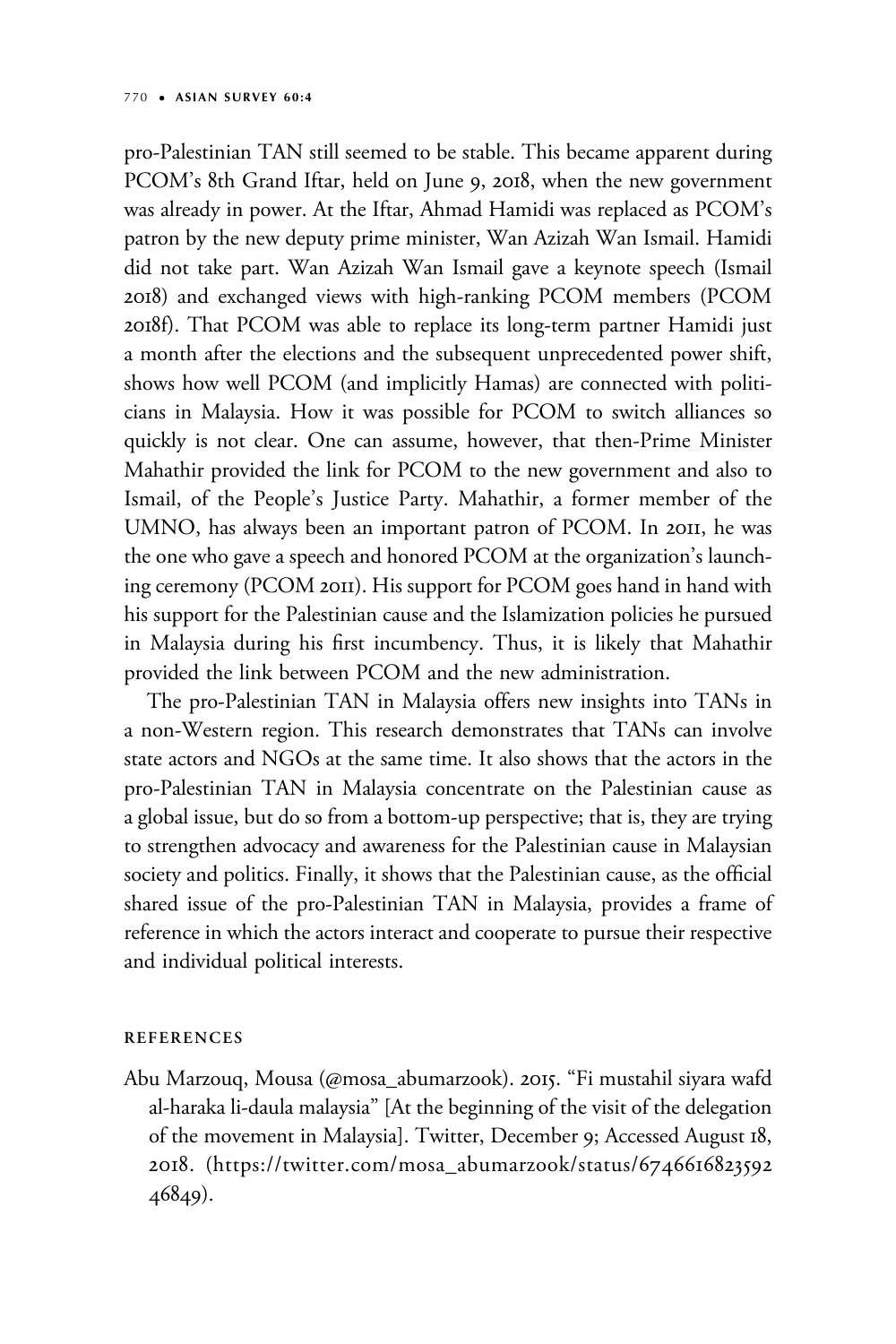- al-Adam, Mahmoud. 2013. "Meshal jar'as wafd min hamas fi malaysia" [Meshal heads a Hamas delegation in Malaysia]. Al Jazeera, December 1.
- Al-Quds Foundation Malaysia. 2018. "About Us." Accessed August 20, 2018 [\(http://alqudsmalaysia.org/maxsys\\_sitepages.aspx?strCat](http://alqudsmalaysia.org/maxsys_sitepages.aspx?strCat=aboutUs)=[aboutUs\)](http://alqudsmalaysia.org/maxsys_sitepages.aspx?strCat=aboutUs).
- Al-Risala. 2013. "Hamas tarfud intiqadat al-sulta li siyara najib" [Hamas rejects the criticism by the authority of Najib's visit], January 22.
- Al-Risala. 2017. "Wafd hamas yachtatimu liqa'atihu fi malaysia" [Hamas delegation concludes its visit in Malaysia], July 26.
- Al-Rishaq, Izzat (@izzat\_risheq). 2017. "Iltaqat ma' wafd al-haraka fi kuala lumpur ma' ra'is al-wisara'a al-malaysi muhamad najib wa naibhu zahid hamidi" [I met with the delegation of the Movement with Malaysian Prime Minister Mohamad Najib and his deputy Zahid Hamidi in Kuala Lumpur]. Twitter, December 6 [\(https://twitter.com/izzat\\_risheq/](https://twitter.com/izzat_risheq/status/938378542101905408) status/[938378542101905408](https://twitter.com/izzat_risheq/status/938378542101905408)).
- Asseburg, Muriel. 2007. "'Hamstan vs. Fatahland': A Chance for Progress in the Middle East?" Stiftung Wissenschaft und Politik, Deutsches Institut für Internationale Politik und Sicherheit (German Institute for International and Security Affairs), Berlin ([https://www.swp-berlin.org/](https://www.swp-berlin.org/fileadmin/contents/products/comments/2007C14_ass_ks.pdf) [fileadmin/contents/products/comments/](https://www.swp-berlin.org/fileadmin/contents/products/comments/2007C14_ass_ks.pdf)2007C14\_ass\_ks.pdf).
- BBC. 2018. "Malaysia's Mahathir Mohamad Sworn In after Shock Comeback Victory," May 10; Accessed August 28, 2018. [\(https://www.](https://www.bbc.com/news/world-asia-44063675) [bbc.com/news/world-asia-](https://www.bbc.com/news/world-asia-44063675)44063675).
- Beech, Hannah, and Ronen Bergman. 2018. "Behind a Roadside Hit in Malaysia, Israeli-Palestinian Intrigue." New York Times, April 25; Accessed July 15, 2018. ([https://www.nytimes.com/](https://www.nytimes.com/2018/04/25/world/asia/hamas-mossad-malaysia.html)2018/04/25/world/ [asia/hamas-mossad-malaysia.html\)](https://www.nytimes.com/2018/04/25/world/asia/hamas-mossad-malaysia.html).
- Case, William. 1993. "Semi-Democracy in Malaysia: Withstanding the Pressures for Regime Change." Pacific Affairs 66:2, 183-205.
- Citizens International. 2017. "Malaysian Civil Society Writes Open Letter to Trump on Jerusalem." Milli Gazette Online, December II; Accessed August 2, 2018. ([http://www.milligazette.com/news/](http://www.milligazette.com/news/16029-malaysian-civil-society-writes-open-letter-to-trump-on-jerusalem)16029-malaysian[civil-society-writes-open-letter-to-trump-on-jerusalem\)](http://www.milligazette.com/news/16029-malaysian-civil-society-writes-open-letter-to-trump-on-jerusalem).
- Department of Statistics Malaysia. 2018. "Current Population Estimates, Malaysia, 2017–2018." Accessed August, 5, 2018. [\(https://www.dosm.gov.](https://www.dosm.gov.my/v1/index.php?r=column/cthemeByCat&cat=155&bul_id=c1pqTnFjb29HSnNYNUpiTmNWZHArdz09&menu_id=L0pheU43NWJwRWVSZklWdzQ4TlhUUT09) my/v1[/index.php?r](https://www.dosm.gov.my/v1/index.php?r=column/cthemeByCat&cat=155&bul_id=c1pqTnFjb29HSnNYNUpiTmNWZHArdz09&menu_id=L0pheU43NWJwRWVSZklWdzQ4TlhUUT09)=[column/cthemeByCat&cat](https://www.dosm.gov.my/v1/index.php?r=column/cthemeByCat&cat=155&bul_id=c1pqTnFjb29HSnNYNUpiTmNWZHArdz09&menu_id=L0pheU43NWJwRWVSZklWdzQ4TlhUUT09)=155[&bul\\_id](https://www.dosm.gov.my/v1/index.php?r=column/cthemeByCat&cat=155&bul_id=c1pqTnFjb29HSnNYNUpiTmNWZHArdz09&menu_id=L0pheU43NWJwRWVSZklWdzQ4TlhUUT09)=c1[pq](https://www.dosm.gov.my/v1/index.php?r=column/cthemeByCat&cat=155&bul_id=c1pqTnFjb29HSnNYNUpiTmNWZHArdz09&menu_id=L0pheU43NWJwRWVSZklWdzQ4TlhUUT09) TnFjb29[HSnNYNUpiTmNWZHArdz](https://www.dosm.gov.my/v1/index.php?r=column/cthemeByCat&cat=155&bul_id=c1pqTnFjb29HSnNYNUpiTmNWZHArdz09&menu_id=L0pheU43NWJwRWVSZklWdzQ4TlhUUT09)o9&menu\_id=Lo[pheU](https://www.dosm.gov.my/v1/index.php?r=column/cthemeByCat&cat=155&bul_id=c1pqTnFjb29HSnNYNUpiTmNWZHArdz09&menu_id=L0pheU43NWJwRWVSZklWdzQ4TlhUUT09)43NWJ [wRWVSZklWdzQ](https://www.dosm.gov.my/v1/index.php?r=column/cthemeByCat&cat=155&bul_id=c1pqTnFjb29HSnNYNUpiTmNWZHArdz09&menu_id=L0pheU43NWJwRWVSZklWdzQ4TlhUUT09)4TlhUUT09).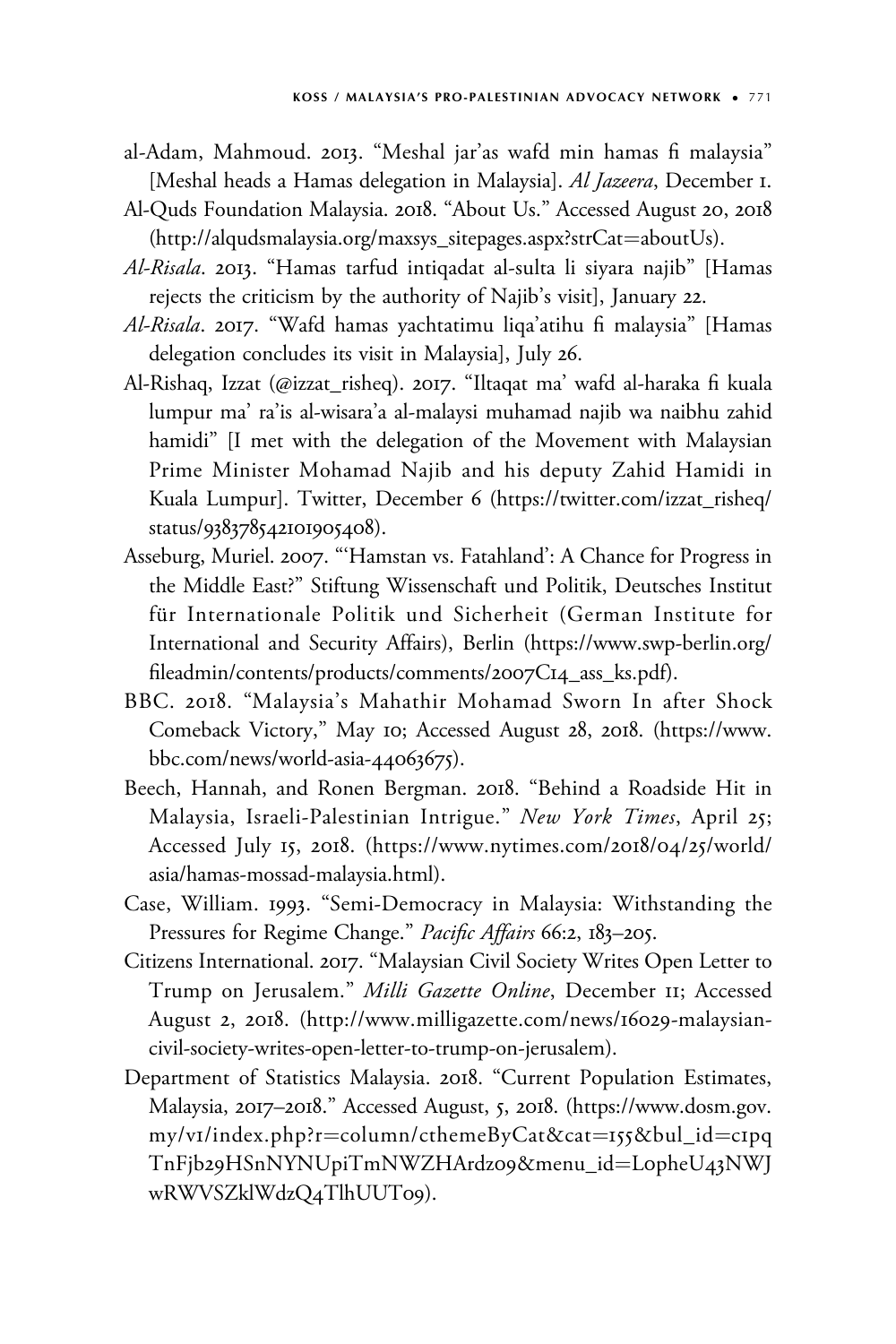- Deutsche Welle. 2018. "High-Level Hamas Member Gunned Down in Malaysia," April 21; Accessed August 25, 2018. ([https://www.dw.](https://www.dw.com/en/high-level-hamas-member-gunned-down-in-malaysia/a-43481919-0) [com/en/high-level-hamas-member-gunned-down-in-malaysia/a-](https://www.dw.com/en/high-level-hamas-member-gunned-down-in-malaysia/a-43481919-0)4348 [1919](https://www.dw.com/en/high-level-hamas-member-gunned-down-in-malaysia/a-43481919-0)-0).
- Encyclopaedia Britannica. 2018. "Mahathir Bin Mohamad: Prime Minister of Malaysia"; Accessed August 28, 2018. ([https://www.britannica.com/](https://www.britannica.com/biography/Mahathir-bin-Mohamad) [biography/Mahathir-bin-Mohamad\)](https://www.britannica.com/biography/Mahathir-bin-Mohamad).
- Esposito, John L. (Ed.). 2003a. "Fasting." In The Oxford Dictionary of Islam (Oxford University Press), 83–84.
- Esposito, John L. (Ed.). 2003b. "Iftar." In The Oxford Dictionary of Islam (Oxford University Press), 133.
- Hamas. 2015. "Abu marzouq yaltaqi al-amin al-a'am lil hizb al-hakim bi malaysia" [Abu Marzouq meets the secretary general of the ruling party in Malaysia].
- Hamas. 2016. "Wafd ḥaraka ḥamas yakhtatimu ziyāratuhu ila mālīzīā<mark>"</mark> [Hamas delegation concludes its visit in Malaysia]. Accessed July 20, 2018. ([http://hamas.ps/ar/post/](http://hamas.ps/ar/post/5573)5573).
- Hamas. 2017a. "A Document of General Principles and Policies." Accessed August 17, 2018. ([http://hamas.ps/ar/uploads/documents/](http://hamas.ps/ar/uploads/documents/06c77206ce934064ab5a901fa8bfef44.pdf)06c77206ce9 [34064](http://hamas.ps/ar/uploads/documents/06c77206ce934064ab5a901fa8bfef44.pdf)ab5a901fa8bfef44.pdf).
- Hamas. 2017b. "Senior Hamas Delegation Meets the Malaysian Prime Minister." Accessed August 27, 2018. [\(http://hamas.ps/en/post/](http://hamas.ps/en/post/1089/senior-hamas-delegation-meets-the-malaysian-prime-minister)1089/ [senior-hamas-delegation-meets-the-malaysian-prime-minister\)](http://hamas.ps/en/post/1089/senior-hamas-delegation-meets-the-malaysian-prime-minister).
- Hamas. 2018a. "After Abbas' Threats, Hamas Stresses Israeli Occupation Is the Main Cause of Gaza Suffering." Accessed August 3, 2018. [\(http://hamas.ps/](http://hamas.ps/en/post/1214/after-abbas) en/post/1214[/after-abbas'-threats-hamas-stresses-israeli-occupation-is-the](http://hamas.ps/en/post/1214/after-abbas)[main-cause-of-gaza-suffering\)](http://hamas.ps/en/post/1214/after-abbas).
- Hamas. 2018b. "Mesh'al Calls for World Countries to Undermine US Embassy Plan." Accessed August 3, 2018. [\(http://hamas.ps/en/post/](http://hamas.ps/en/post/1192/mesh)1192/ [mesh'al-calls-for-world-countries-to-undermine-us-embassy-plan\)](http://hamas.ps/en/post/1192/mesh).
- Hamas 2018c. "Biyan suhufi naiyan lil shahid al-alam fadi al-batsh" [Press release for the international martyr Fadi Al-Batsh].
- Hamidi, Ahmad Zahid (@Zahid\_Hamidi). 2017. "Himpunan solidariti perdana: intifada selamatkan #baitulmuqaddis di masjid putra, putrajaya." (Inaugural Solidarity Gathering: Intifada rescues #holiestsites Putra Mosque, Putrajaya). Twitter, December 22; Accessed July 19, 2018. [\(https://twitter.com/Zahid\\_Hamidi/status/](https://twitter.com/Zahid_Hamidi/status/944156139008094208)944156139008094208).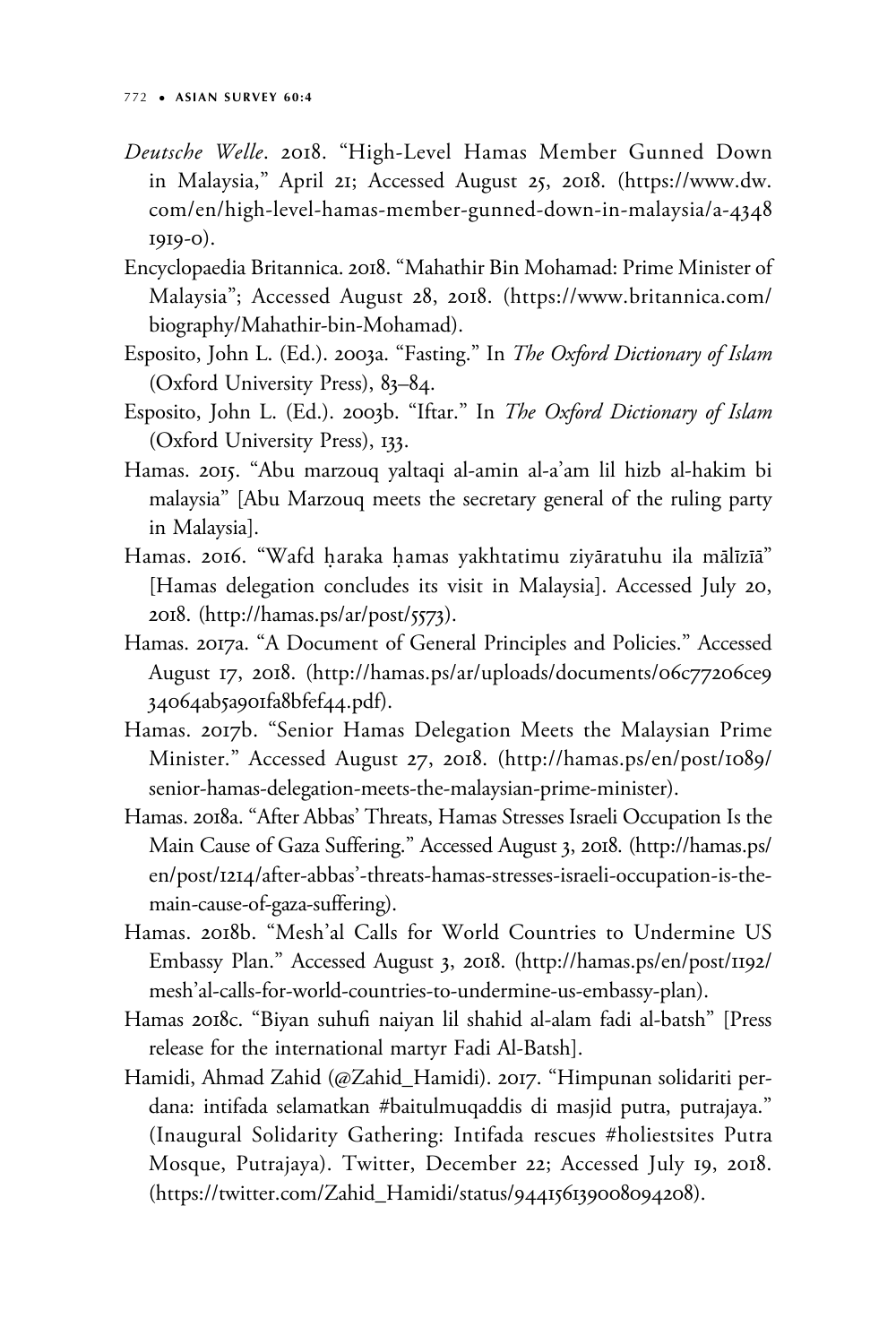- Harun, Ruhanas. 2009. "In Pursuit of National Interest: Change and Continuity in Malaysia's Foreign Policy towards the Middle East." Jurnal Antarabangsa Kajian Asia Barat / International Journal of West Asian Studies 1, 23–38.
- Hooi, Khoo Ying. 2013. "The NGO-Government Relations in Malaysia: Historical Context and Contemporary Discourse." Malaysian Journal of Democracy and Election Studies 1:1, 76–85.
- Ismail, Muhamad Takiyuddin, and Abdul Muein Abadi. 2017. "Stiftungen and Political Education in Malaysia: The Role of Germany's Democracy Assistance." Asian Survey 57:3, 548-70.
- Ismail, Saifuddin Nasution. 2018. "The 8th Annual Grand Iftar with the Palestinian Community in Malaysia / PCOM / Program Tentative." Facebook, June 9; Accessed August 12, 2018. ([https://www.facebook.](https://www.facebook.com/saifuddin.nasution/photos/a.468413206503639/1909109812433964/) [com/saifuddin.nasution/photos/a.](https://www.facebook.com/saifuddin.nasution/photos/a.468413206503639/1909109812433964/)468413206503639/1909109812433964/).
- Keck, Margaret E., and Kathryn Sikkink. 1998. Activists beyond Borders: Advocacy Networks in International Politics. Cornell University Press.
- Kheng, Cheah Boon. 2002. Malaysia: The Making of a Nation. Singapore: Institute of Southeast Asian Studies.
- Khoo, Gaik Cheng. 2018. "Malaysia." In Akihiro Ogawa (ed.), Routledge Handbook of Civil Society in Asia (Abingdon: Routledge), 143-59.
- Koss, Maren. 2018. Resistance, Power, and Conceptions of Political Order in Islamist Organizations: Comparing Hezbollah and Hamas. London: Routledge.
- Leon, Trinna. 2017. "PM Najib Leads Third KL Rally against Jerusalem Move." Straits Times, December 22; Accessed June 9, 2018. [\(https://www.straitstimes.](https://www.straitstimes.com/asia/se-asia/pm-najib-to-lead-third-kl-rally-against-jerusalem-move) [com/asia/se-asia/pm-najib-to-lead-third-kl-rally-against-jerusalem-move](https://www.straitstimes.com/asia/se-asia/pm-najib-to-lead-third-kl-rally-against-jerusalem-move)).
- Ma'an News Agency. 2013. "Abbas Office Criticizes Malaysia Premier Visit to Gaza," January 22. Accessed August 22, 2018. ([https://www.maannews.](https://www.maannews.com/Content.aspx?id=558454)  $com/Content.aspx$  $id=558454$  $id=558454$ ).
- Middle East Monitor. 2017. "Senior Hamas Delegation Meets Malaysia PM," December 7; Accessed July 15, 2018. ([https://www.middleeastmonitor.](https://www.middleeastmonitor.com/20171207-senior-hamas-delegation-meets-malaysia-pm/) com/20171207[-senior-hamas-delegation-meets-malaysia-pm/](https://www.middleeastmonitor.com/20171207-senior-hamas-delegation-meets-malaysia-pm/)).
- Milner, Anthony. 2017. "Malaysia in 2016: Sharpening Political Fault Lines." Asian Survey 57:1, 173–79.
- Muslim Imran. 2015. "Speech of Palestinian Cultural Organization Malaysia (PCOM) Chairman, Iftar 2015." YouTube video; Accessed August 25, 2018. ([https://www.youtube.com/watch?v](https://www.youtube.com/watch?v=yXJI_0fcyxY)=[yXJI\\_](https://www.youtube.com/watch?v=yXJI_0fcyxY)0fcyxY).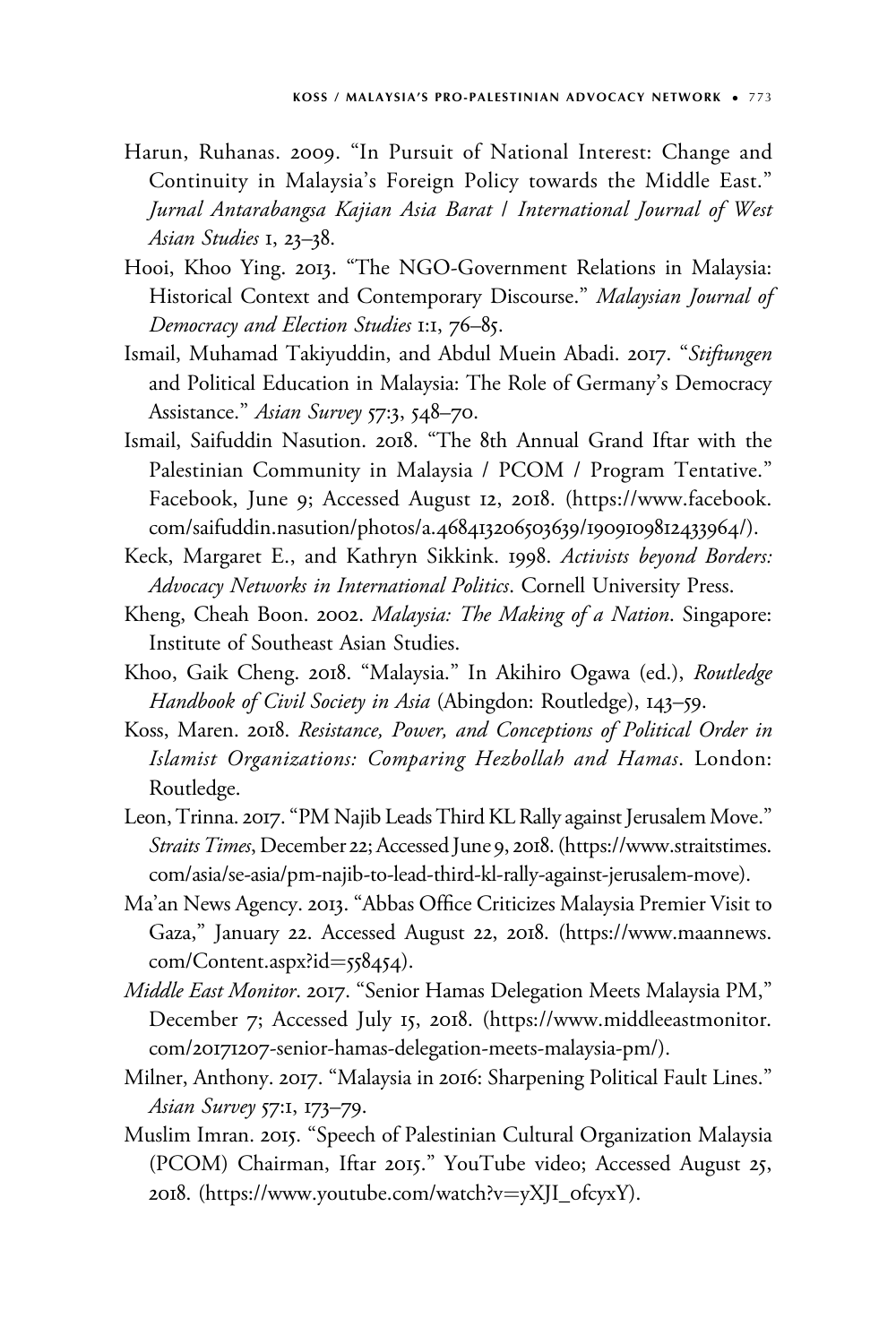- Muslim Imran (@muslimbinimran). 2017a. "Preparations Friday Rally." Twitter, December 20; Accessed July 19, 2018. ([https://twitter.com/](https://twitter.com/muslim4islam/status/943536528688537600) muslim4islam/status/[943536528688537600](https://twitter.com/muslim4islam/status/943536528688537600)).
- Muslim Imran (@muslimbinimran). 2017b. "On the Way to the Meeting with Malaysian Prime Minister Najib Abd Al-Razak." Twitter, December 8; Accessed August 5, 2018. (<https://twit>[ter.com/muslim](ter.com/muslim4islam/status/939065318298738693)4islam/status/ [939065318298738693](ter.com/muslim4islam/status/939065318298738693)).
- Muslim Imran (@muslimbinimran). 2017c. "Sayidun bijou al-ichwan alhubbyin dr. abu java bahar salah wa al-ach abu umar izzat al-rishaq bynama fi kuala lumpur" [Happy to have the beloved brothers Abu Jawad Maher Saleh and brother Abu Umar Izzat Al-Rishaq with us in Kuala Lumpur]. Twitter, December 6. Accessed August 10, 2018. ([https://](https://twitter.com/muslim4islam/status/938381332207435776) [twitter.com/muslim](https://twitter.com/muslim4islam/status/938381332207435776)4islam/status/938381332207435776).
- Muslim Imran (@muslimbinimran). 2018a. "Picture from the Archive with the commander of the Mujahid Abu Abid Ismael Haniyeh." Twitter, January 10; Accessed August 5, 2018. ([https://twitter.com/muslim](https://twitter.com/muslim4islam/status/951359267277127680)4islam/ status/[951359267277127680](https://twitter.com/muslim4islam/status/951359267277127680)).
- MyCare. 2018. "Introduction." Accessed June 29, 2018. ([http://www.mycare.](http://www.mycare.org.my/about-us/introduction/) [org.my/about-us/introduction/\)](http://www.mycare.org.my/about-us/introduction/).
- Nair, Shanti. 1997. Islam in Malaysian Foreign Policy. 1st ed. London: Routledge.
- Noor, Farish A. 2014: The Malaysian Islamic Party 1951–2013: Islamism in a Mottled Nation. Amsterdam University Press.
- Palestinian Information Center. 2016. "Hamas Delegation Arrives in Malaysia to Attend UMNO Conference." Accessed August 27, 2018. [\(https://english.palinfo.com/news/](https://english.palinfo.com/news/2016/12/02/Hamas-delegation-arrives-in-Malaysia-to-attend-UMNO-conference)2016/12/02/Hamas-delegation-arrives[in-Malaysia-to-attend-UMNO-conference](https://english.palinfo.com/news/2016/12/02/Hamas-delegation-arrives-in-Malaysia-to-attend-UMNO-conference)).
- Palestinian Information Center. 2017. "Save Al-Quds Campaign of Malaysia Calls for Protecting Aqsa." Accessed August 2, 2018. ([https://english.](https://english.palinfo.com/news/2017/7/16/save-al-quds-campaign-of-malaysia-calls-for-protecting-aqsa) palinfo.com/news/2017/7/16[/save-al-quds-campaign-of-malaysia-calls-for](https://english.palinfo.com/news/2017/7/16/save-al-quds-campaign-of-malaysia-calls-for-protecting-aqsa)[protecting-aqsa](https://english.palinfo.com/news/2017/7/16/save-al-quds-campaign-of-malaysia-calls-for-protecting-aqsa)).
- PCOM (Palestinian Cultural Organization Malaysia). 2011. "Launching ceremony of PCOM by his Excellency Tun Dr. Mahathir Mohamad." YouTube video [\(https://www.youtube.com/watch?v](https://www.youtube.com/watch?v=iZhIifUwXkY)=[iZhIifUwXkY](https://www.youtube.com/watch?v=iZhIifUwXkY)).
- PCOM. 2012. "The 2nd Annual Grand Iftar / PCOM 2012." Facebook. Accessed August 12, 2018. ([https://www.facebook.com/media/set/?set](https://www.facebook.com/media/set/?set=a.239926002795178.52032.202466786541 100)=[a.](https://www.facebook.com/media/set/?set=a.239926002795178.52032.202466786541 100) 239926002795178.52032.[202466786541 100](https://www.facebook.com/media/set/?set=a.239926002795178.52032.202466786541 100)).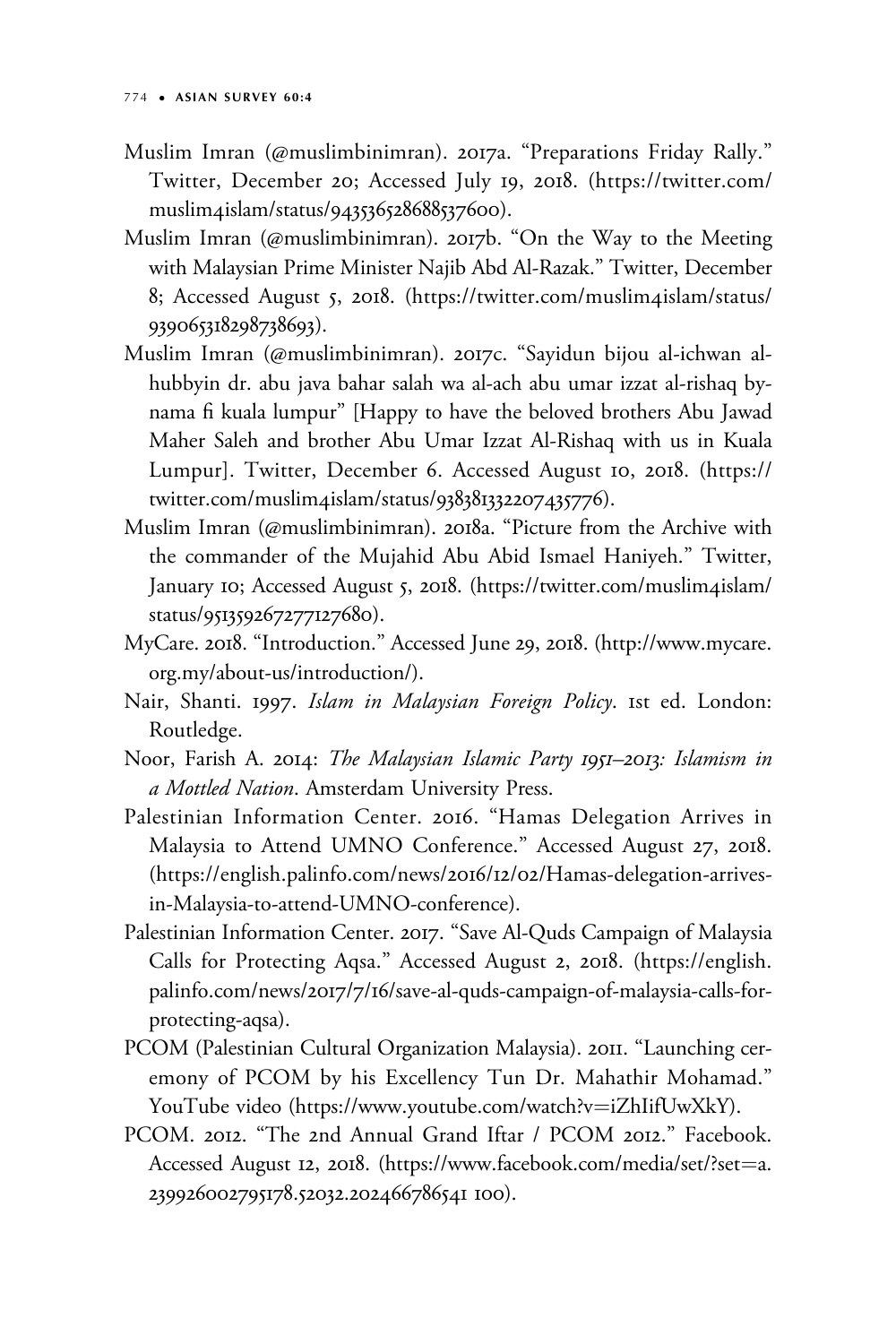- PCOM. 2013a. "Malaysia and Palestinian Cause: PCOM Concludes Its Visit to Gaza." *Palestinian Weekly Report*, no. 30, February 6.
- PCOM. 2013b. "Mishaal Concludes Visit to Malaysia." Palestinian Weekly Report, no. 73, December 13.
- PCOM. 2014. "An Introduction to the Palestinian Question." Accessed August 27, 2018. [\(http://pcomalaysia.com/wp-content/uploads/](http://pcomalaysia.com/wp-content/uploads/2015/12/Introduction-to-the-Palestinian-Question.pdf)2015/12/ [Introduction-to-the-Palestinian-Question.pdf\)](http://pcomalaysia.com/wp-content/uploads/2015/12/Introduction-to-the-Palestinian-Question.pdf).
- PCOM 2015a. "Hamas Delegation First Moments in KL." Accessed July 15, 2018. ([http://pcomalaysia.com/hamas-delegation-first-moments-in-kl/\)](http://pcomalaysia.com/hamas-delegation-first-moments-in-kl/).
- PCOM. 2015b. "The 5th Annual Iftar with the Palestinian Community in Malaysia / Moments of Happiness and Brotherhood / Roundtable." Facebook. Accessed August 12, 2018. [\(https://www.facebook.com/](https://www.facebook.com/pcomalaysia/photos/a.773571152763991/773579452763161/) [pcomalaysia/photos/a.](https://www.facebook.com/pcomalaysia/photos/a.773571152763991/773579452763161/)773571152763991/773579452763161/).
- PCOM. 2015c."The 5th Annual Iftar with the Palestinian Community in Malaysia / Moments of Happiness and Brotherhood / Speech Hamid." Facebook. Accessed August 12, 2018. [\(https://www.facebook.com/](https://www.facebook.com/pcomalaysia/photos/a.773571152763991/773571229430650/) [pcomalaysia/photos/a.](https://www.facebook.com/pcomalaysia/photos/a.773571152763991/773571229430650/)773571152763991/773571229430650/).
- PCOM. 2017a. "Advocacy and Activism in the Malaysian Context." Facebook. Accessed August 10, 2018. ([https://www.facebook.com/](https://www.facebook.com/events/161401364425925/) events/[161401364425925](https://www.facebook.com/events/161401364425925/)/).
- PCOM. 2017b. "PCOM Organize Palestine Advocacy Week." Accessed August 10, 2018. ([http://pcomalaysia.com/pcom-organize-palestine](http://pcomalaysia.com/pcom-organize-palestine-advocacy-week/)[advocacy-week/\)](http://pcomalaysia.com/pcom-organize-palestine-advocacy-week/).
- PCOM. 2018a. "An Introduction to: Palestinian Cultural Organization Malaysia." Accessed July 15, 2018. ([http://pcomalaysia.com/wp-content/](http://pcomalaysia.com/wp-content/uploads/2015/12/Introduction-to-the-Palestinian-Cultural-Organization-Malaysia.pdf) uploads/2015/12[/Introduction-to-the-Palestinian-Cultural-Organization-](http://pcomalaysia.com/wp-content/uploads/2015/12/Introduction-to-the-Palestinian-Cultural-Organization-Malaysia.pdf)[Malaysia.pdf\)](http://pcomalaysia.com/wp-content/uploads/2015/12/Introduction-to-the-Palestinian-Cultural-Organization-Malaysia.pdf).
- PCOM. 2018b. "Election Dato' Saifuddin Nasution Ismail Board of Trustees PCOM." Twitter, July 6; Accessed August 20, 2018. ([https://twitter.com/](https://twitter.com/pcom_malaysia/status/1014880977372438528) [pcom\\_malaysia/status/](https://twitter.com/pcom_malaysia/status/1014880977372438528)1014880977372438528).
- PCOM. 2018c. "After Abbas' Threats, Hamas Stresses Israeli Occupation Is the Main Cause of Gaza Suffering." Accessed August 3, 2018. ([http://](http://pcomalaysia.com/after-abbas-threats-hamas-stresses-israeli-occupation-is-the-main-cause-of-gaza-suffering/) [pcomalaysia.com/after-abbas-threats-hamas-stresses-israeli-occupation-is](http://pcomalaysia.com/after-abbas-threats-hamas-stresses-israeli-occupation-is-the-main-cause-of-gaza-suffering/)[the-main-cause-of-gaza-suffering/](http://pcomalaysia.com/after-abbas-threats-hamas-stresses-israeli-occupation-is-the-main-cause-of-gaza-suffering/)).
- PCOM. 2018d. "Mesh'al Calls for World Countries to Undermine US Embassy Plan." Accessed August 3, 2018. ([http://pcomalaysia.com/](http://pcomalaysia.com/meshal-calls-for-world-countries-to-undermine-us-embassy-plan/) [meshal-calls-for-world-countries-to-undermine-us-embassy-plan/\)](http://pcomalaysia.com/meshal-calls-for-world-countries-to-undermine-us-embassy-plan/).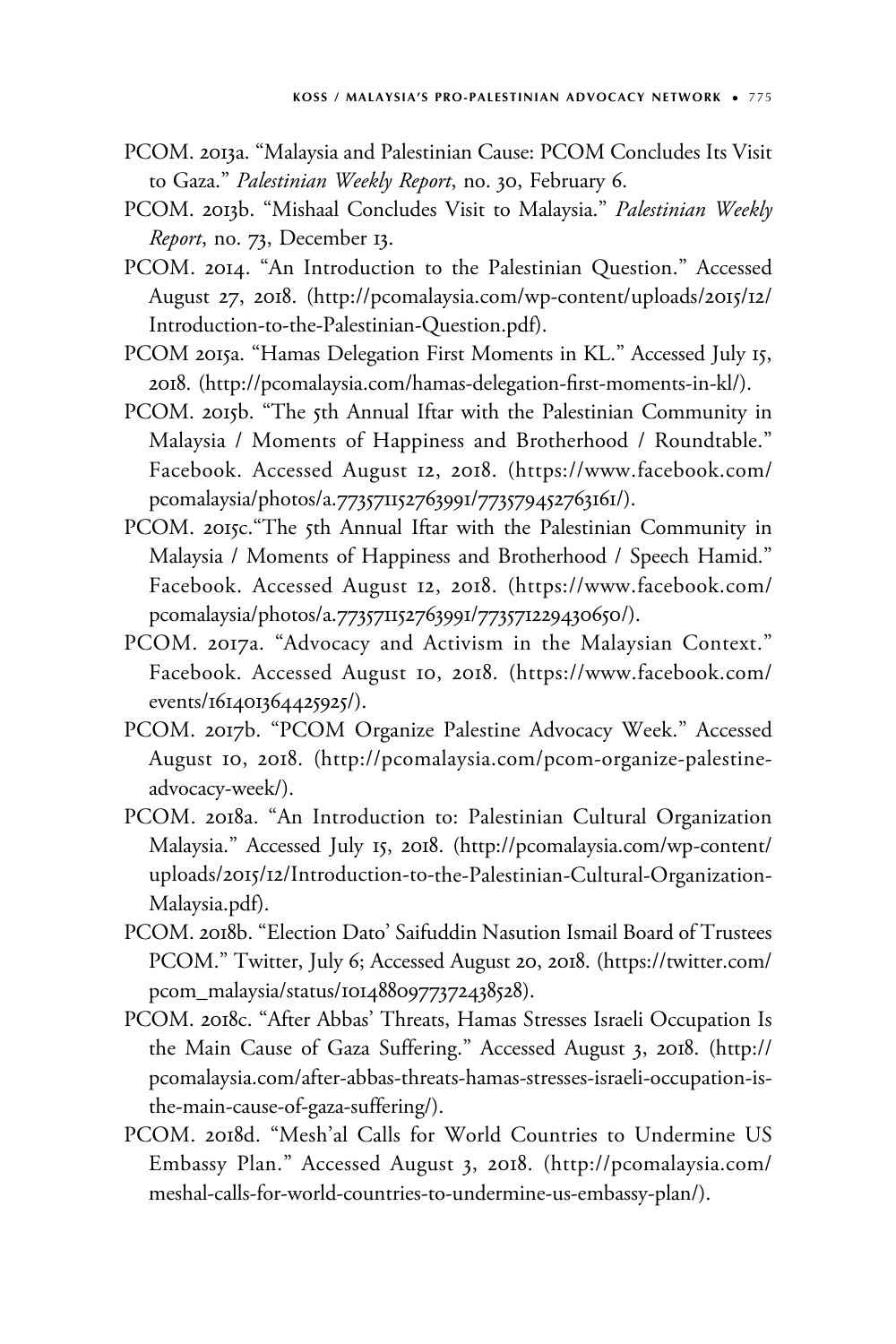- PCOM. 2018e. "Is Israel about to start a new War on Gaza?" Accessed July 7, 2018 ([http://pcomalaysia.com/is-israel-about-to-start-a-new-war-on-gaza/\)](http://pcomalaysia.com/is-israel-about-to-start-a-new-war-on-gaza/).
- PCOM. 2018f. "PCOM 8th Annual Grand Iftar." Facebook. Accessed August 12, 2018. ([https://www.facebook.com/pcomalaysia/photos/a.](https://www.facebook.com/pcomalaysia/photos/a.1660140724107025/1660141170773647/) [1660140724107025](https://www.facebook.com/pcomalaysia/photos/a.1660140724107025/1660141170773647/)/1660141170773647/).
- Salleh, M. A., M. R. M. Nor, M. Abu-Hussin, A. Mohamed, M. L. Yusob, and N. A. Nazri. 2017. "The Role of Malaysian NGOs on Palestinian Issues: Aqsa Syarif Berhad." Pertanika Journals Social Science & Humanities 25: 133–42.
- Pew Research Center. 2007. "Global Attitudes Report." June 27, Washington, DC ([https://www.pewresearch.org/global/](https://www.pewresearch.org/global/2007/06/27/global-unease-with-major-world-powers/2007-pew-global-attitudes-report-june-27/)2007/06/27/ [global-unease-with-major-world-powers/](https://www.pewresearch.org/global/2007/06/27/global-unease-with-major-world-powers/2007-pew-global-attitudes-report-june-27/)2007-pew-global-attitudes[report-june-](https://www.pewresearch.org/global/2007/06/27/global-unease-with-major-world-powers/2007-pew-global-attitudes-report-june-27/)27/).
- Rane, Halim. 2010. Islam and Contemporary Civilisation. Melbourne University Press.
- Robani, Anidah Binti. 2007. "Islam in Malaysian Foreign Policy: A Pragmatic Approach." International Journal of Muslim Unity 5:2, 41–75.
- Trump, Donald. 2017. "Statement by President Trump on Jerusalem." White House, December 6. Accessed July 7, 2018. ([https://www.](https://www.whitehouse.gov/briefings-statements/statement-president-trump-jerusalem/) [whitehouse.gov/briefings-statements/statement-president-trump](https://www.whitehouse.gov/briefings-statements/statement-president-trump-jerusalem/)[jerusalem/\)](https://www.whitehouse.gov/briefings-statements/statement-president-trump-jerusalem/).
- Ufen, Andreas. 2009. "Mobilising Political Islam: Indonesia and Malaysia Compared." Commonwealth & Comparative Politics 47:3, 308–33.
- Ufen, Andreas 2013. "Introduction. The 2013 Malaysian Elections: Business as Usual or Part of a Protracted Transition?" Journal of Current Southeast Asian Affairs 32:2, 3–17.
- Uhlin, Anders 2016. Civil Society and Regional Governance: The Asian Development Bank and the Association of Southeast Asian Nations. Lanham, MD: Lexington Books.
- Viva Palestina Malaysia. 2016. "Viva Palestina Malaysia 2009–2016." Petaling Jaya, Selangor Darul Ehsan.
- Viva Palestina Malaysia 2018a. "Prime Minister, Dr Ismail Haniyeh." Accessed July 6, 2018. ([http://www.vpm.org.my/images/projects\\_in\\_](http://www.vpm.org.my/images/projects_in_gaza/light_up_gaza/Page_13.jpg) [gaza/light\\_up\\_gaza/Page\\_](http://www.vpm.org.my/images/projects_in_gaza/light_up_gaza/Page_13.jpg)13.jpg).
- Viva Palestina Malaysia 2018b. "Committee Members." Accessed August 20, 2018. ([http://www.vpm.org.my/about-us/committee-members\)](http://www.vpm.org.my/about-us/committee-members).